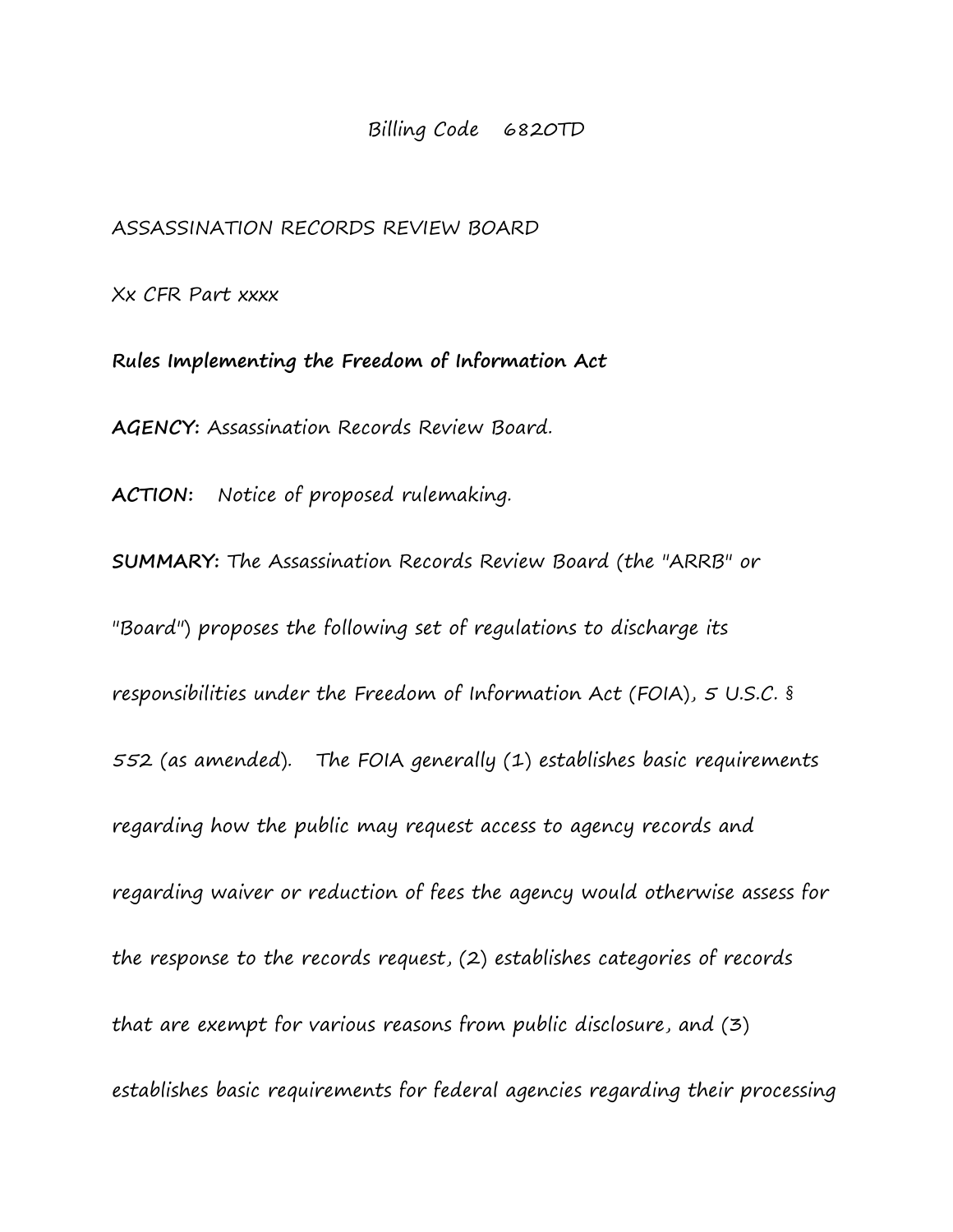of and response to requests for agency records. The Board invites comments from interested groups and members of the public on these proposed regulations.

**DATES:** To be considered, comments must be mailed, delivered in person, or faxed to the address listed below by 5 p.m. on (Insert date 30 days after date of publication in the FEDERAL REGISTER).

**ADDRESS:** Comments on these proposed regulations should be mailed, faxed or delivered to the Assassination Records Review Board, 600 E Street NW, 2nd Floor, Washington, DC 20530. The Board's fax number is (202) 724-0457. All comments received within the comment period will be placed in the Board's public files and will be available for inspection between 10 a.m. and 3 p.m. Monday through Friday (except legal holidays), in the Board's public reading room at the same address. Persons wishing to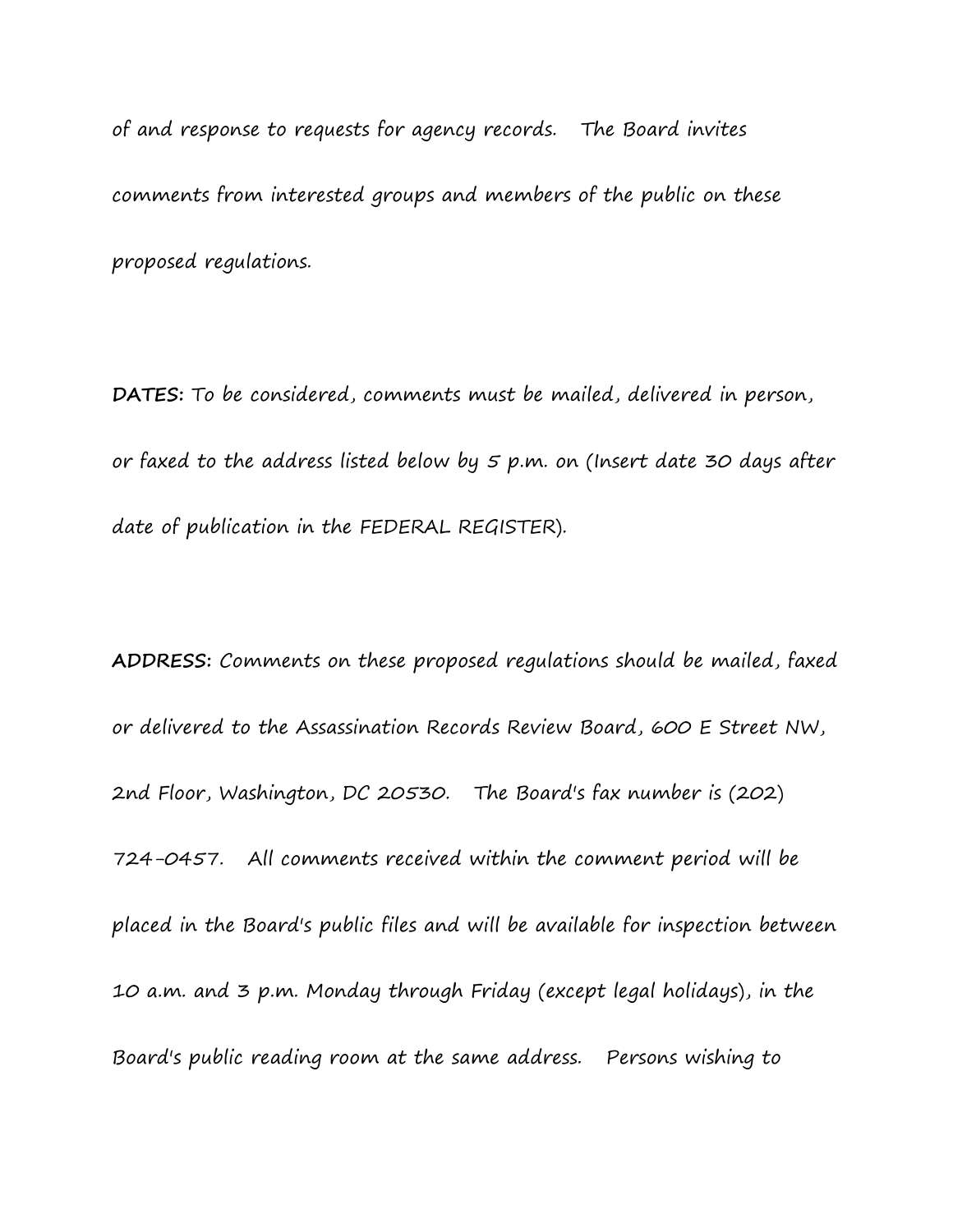inspect in person comments filed on these regulations are requested to call the Board's office beforehand at (202) 724-0088 for further information.

### **FOR FURTHER INFORMATION CONTACT:**

Sheryl L. Walter, General Counsel, Assassination Records Review Board, 600 E Street NW, 2nd Floor, Washington, DC 20530, (202) 724-0088.

## **SUPPLEMENTARY INFORMATION:**

## Background and Statutory Authority

This proposed rule complies with the requirements of the FOIA, as amended by the Freedom of Information Reform Act of 1986, Pub. L. 99-570, Title I, sections 1802, 1803, 100 Stat. 3207-48, 3207-49, to issue implementing regulations. In particular, proposed §§XXXX.106 and XXXX.107 implement the Reform Act of 1986 and the Office of Management and Budget's Uniform Freedom of Information Act Fee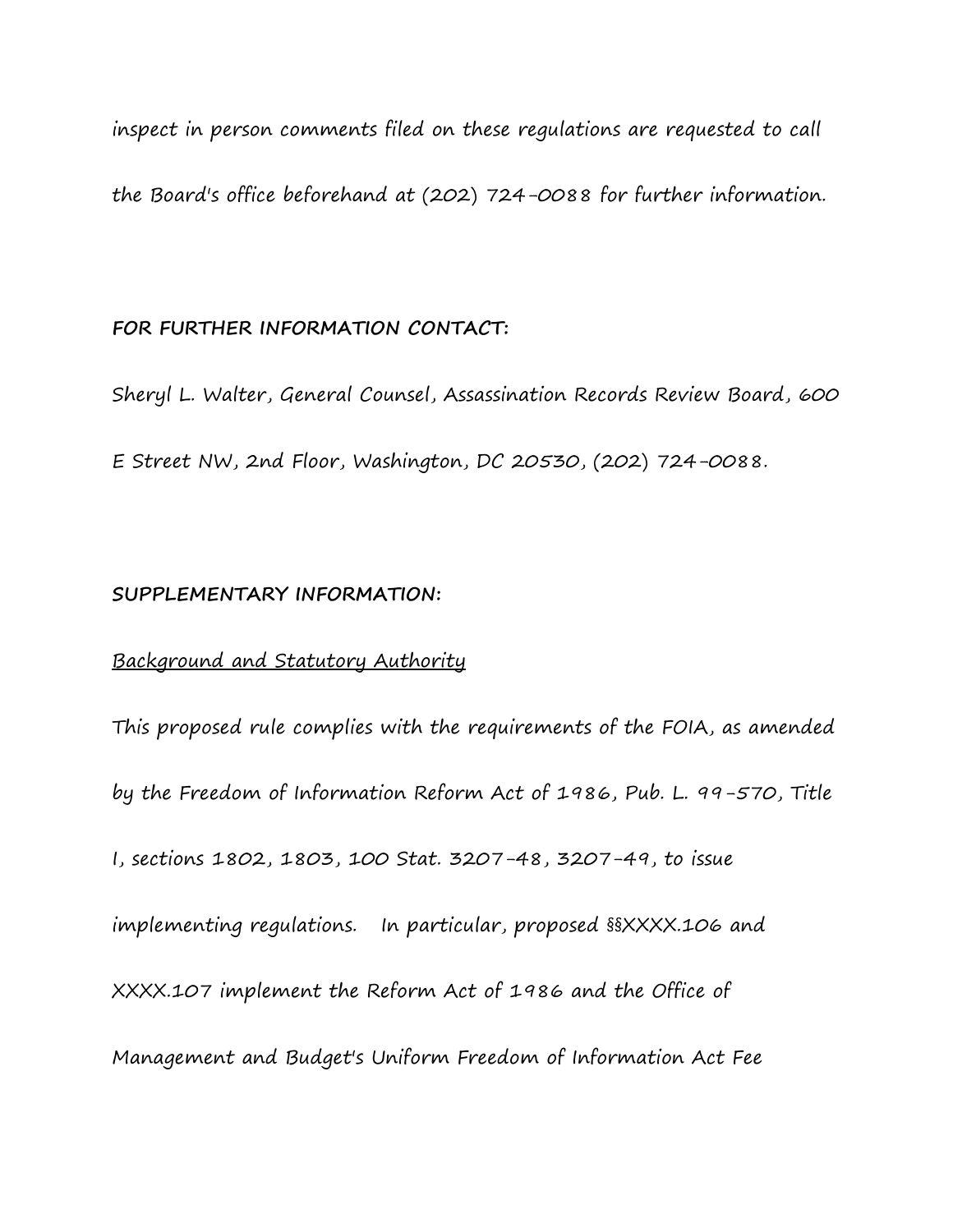Schedules and Guidelines, 52 FR 10012. This proposed rule also incorporates President Clinton's Memorandum on the Administration of the Freedom of Information Act, issued on October 4, 1993, which calls upon agencies to comply with the letter and spirit of the Act's commitment to openness and to its sound administration.

Further, this proposed rule incorporates the presumption of openness that was a driving force behind enactment of the Board's enabling legislation, the "President John F. Kennedy Assassination Records Collection Act of 1992," 44 U.S.C. § 2701 note (1992). In that act, Congress prescribed the establishment of a collection of records to be known as the President John F. Kennedy Assassination Records Collection, to be housed at the National Archives and Records Administration (NARA) and currently located at NARA's facility in College Park, Maryland. Congress also mandated that the Board have an initial term of two years, with an option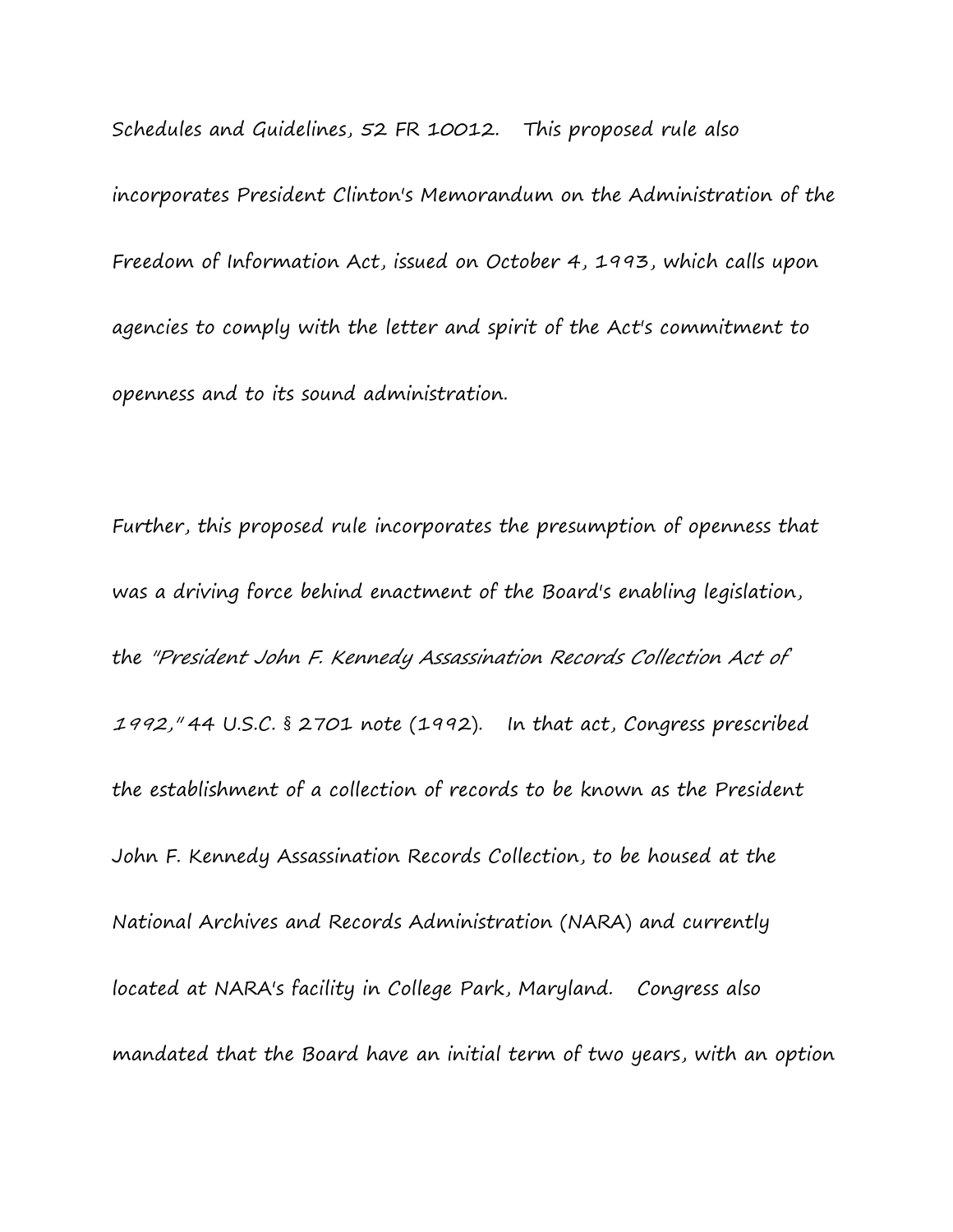for the Board upon majority vote to extend for an additional year if its work is not completed within the two year period.  $\underline{Id}$ . at Sec. 7(o)(1). Congress also required that "[u]pon termination and winding up, the Review Board shall transfer all of its records to the Archivist for inclusion in the Collection, and no record of the Review Board shall be destroyed." Id. at Sec.  $7(a)(3)$ . Thus, while the public may file FOIA requests with the Board during the term of its existence, the public should also be aware of the opportunity to examine and obtain copies of the Board's records as a part of the JFK Records Collection at the National Archives and Records Administration.

Other key aspects of this proposed rule include the following: (1) The Board would establish, consistent with 5 U.S.C. § 552, two categories of ARRB agency records: records available through the public Reading Room (§XXXX.103(b)) and records not available through the public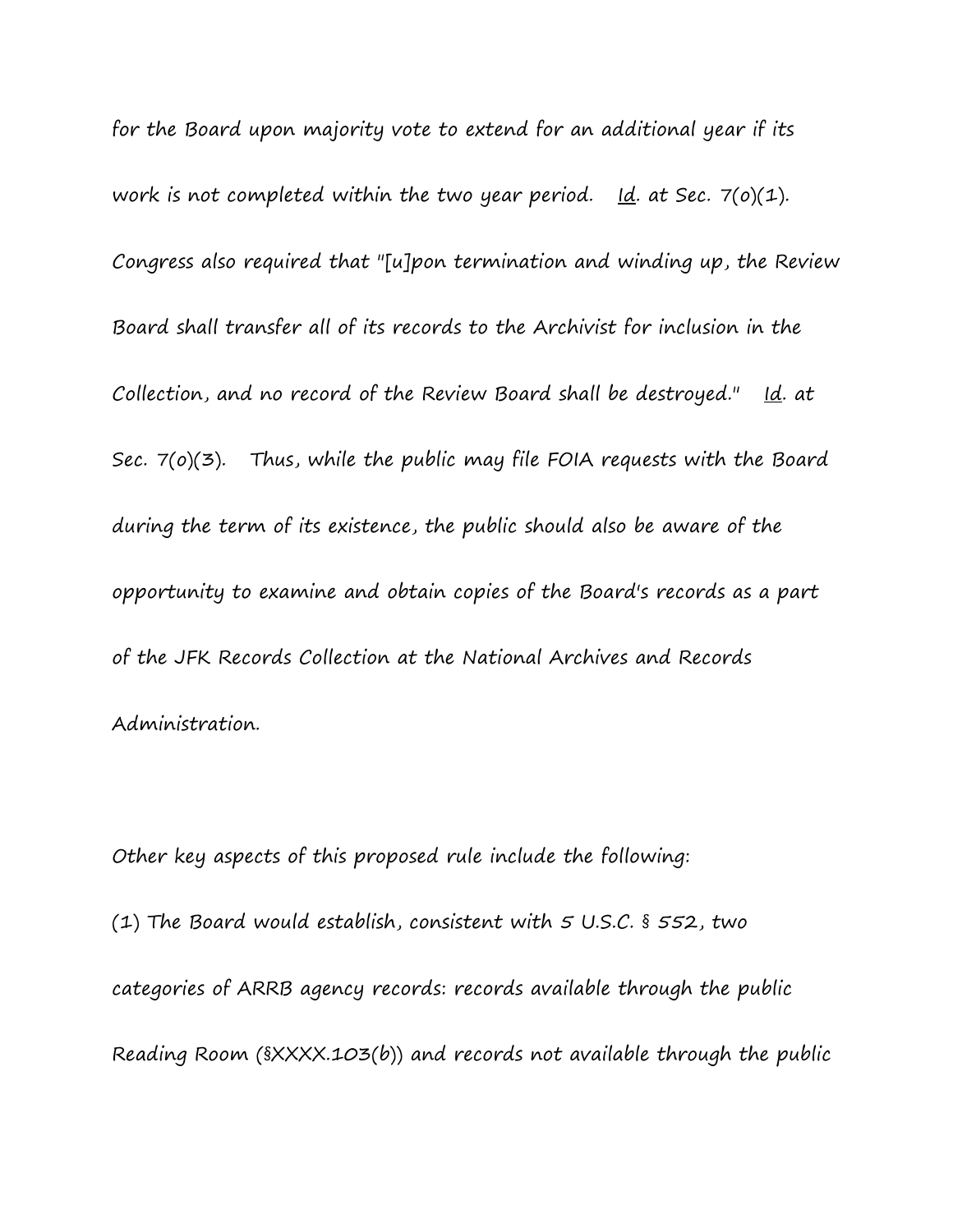reading room (§XXXX.105).

(2) Procedures for requesting or examining public reading room records (§XXXX.103).

(3) Procedures for filing a FOIA request (§XXXX.104).

(4) Procedures, based upon the provisions of 5 U.S.C. § 552, for processing FOIA requests, including prescribed response times (§XXXX.108).

(5) Procedures for administrative appeal of denials of FOIA record requests or of requests for fee waivers or reductions. (§XXXX.109).

(6) Procedures for handling requests for classified information or (?) It is the Board's intention to implement these regulations so as to avoid any unnecessary barriers to public access to information and to ensure that principle of openness in governmetn is applied in each and every decision made under the FOIA, while also minimizing the burden to the Board's small staff. It is also the Board's hope that persons seeking information or records from the Board will consult with the Designated FOIA Officer or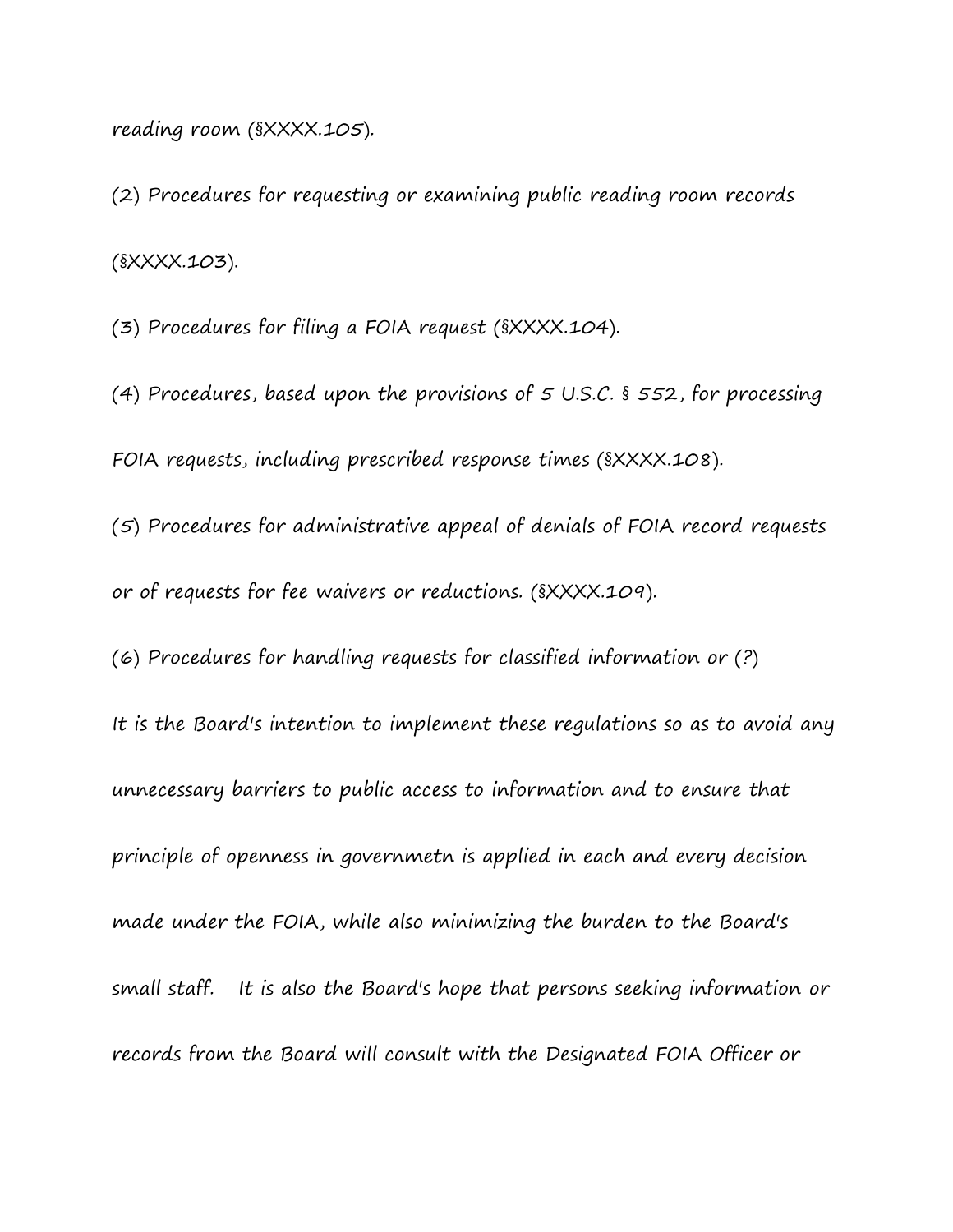other Board staff before invoking the procedures in the proposed

regulations. To the extent permitted by law, the Board will make records available which it is otherwise authorized to withhold under 5 U.S.C. § 552 whenever it determines that such disclosure is in the public interest.

#### **Paperwork Reduction Act Statement**

The proposed rule is not subject to the provisions of the Paperwork Reduction Act of 1980 (44 U.S.C. § 3501, et seq.) because it does not contain any information collection requirements within the meaning of 44 U.S.C. § 3502(4).

# **[Regulatory Flexibility Act Certification**

As required by the Regulatory Flexibility Act of 1980 (RFA), 5 U.S.C. 601-612), the Board certifies that this rule, if adopted, will not have a substantial number of small entities and that, therefore, a regulatory flexibility analysis need not be prepared, 5 U.S.C. 605(b). Whatever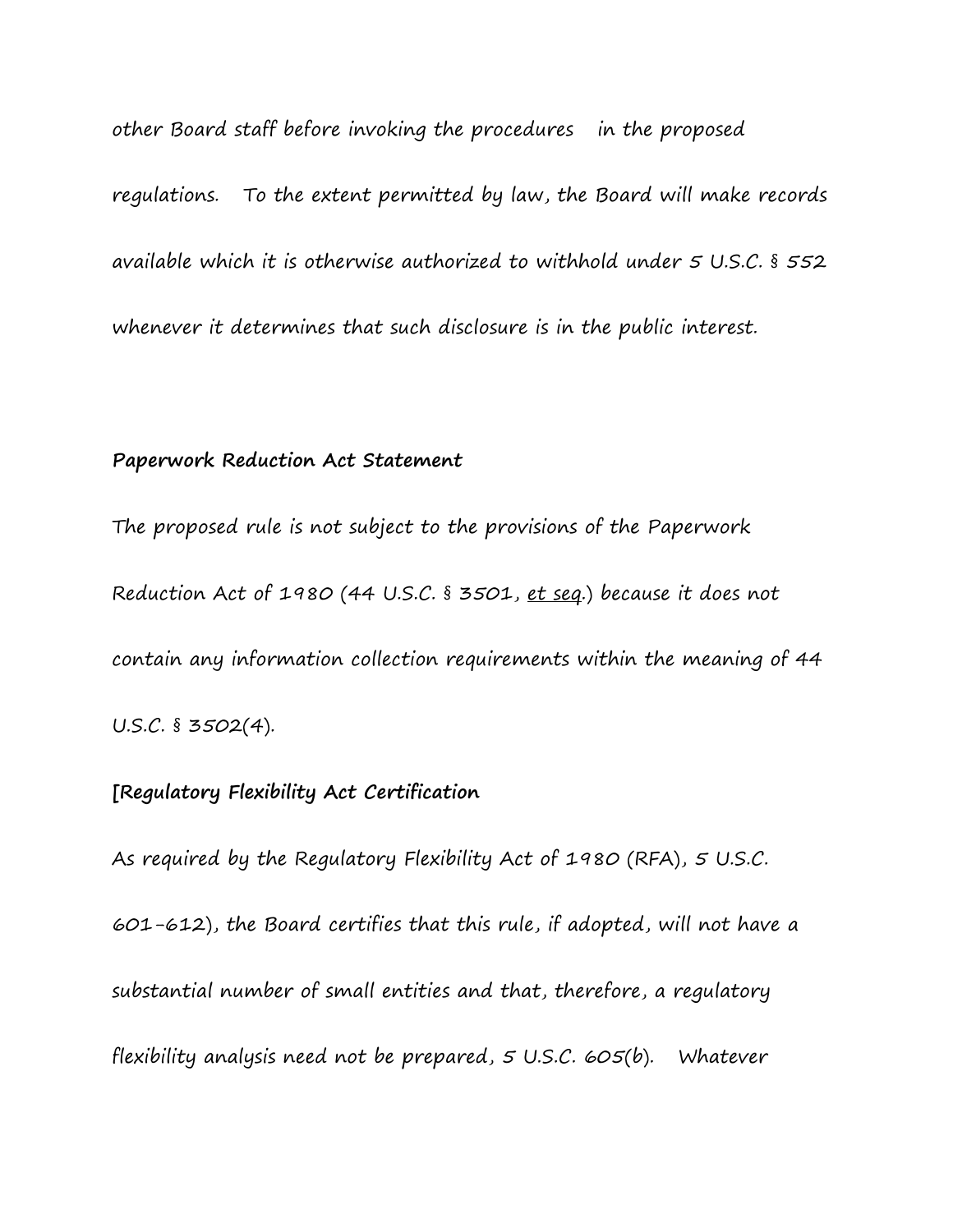economic impacts may result to small entities were already considered by Congress in enacting and amending the FOIA or by OMB in Promulgating the Uniform Fee Schedules and Guidelines.]

**List of Subjects in X CFR Part XXXX**

Freedom of Information.

# **The Proposed Regulations**

Accordingly, chapter XXXX of title XX of the Code of Federal Regulations is

proposed to be amended by adding a new part XXXX to read as follows:

# **PART XXXX--PUBLIC INFORMATION AND REQUESTS**

Sec.

XXXX.101 Scope

XXXX.102 Definitions; words denoting number, gender and tense.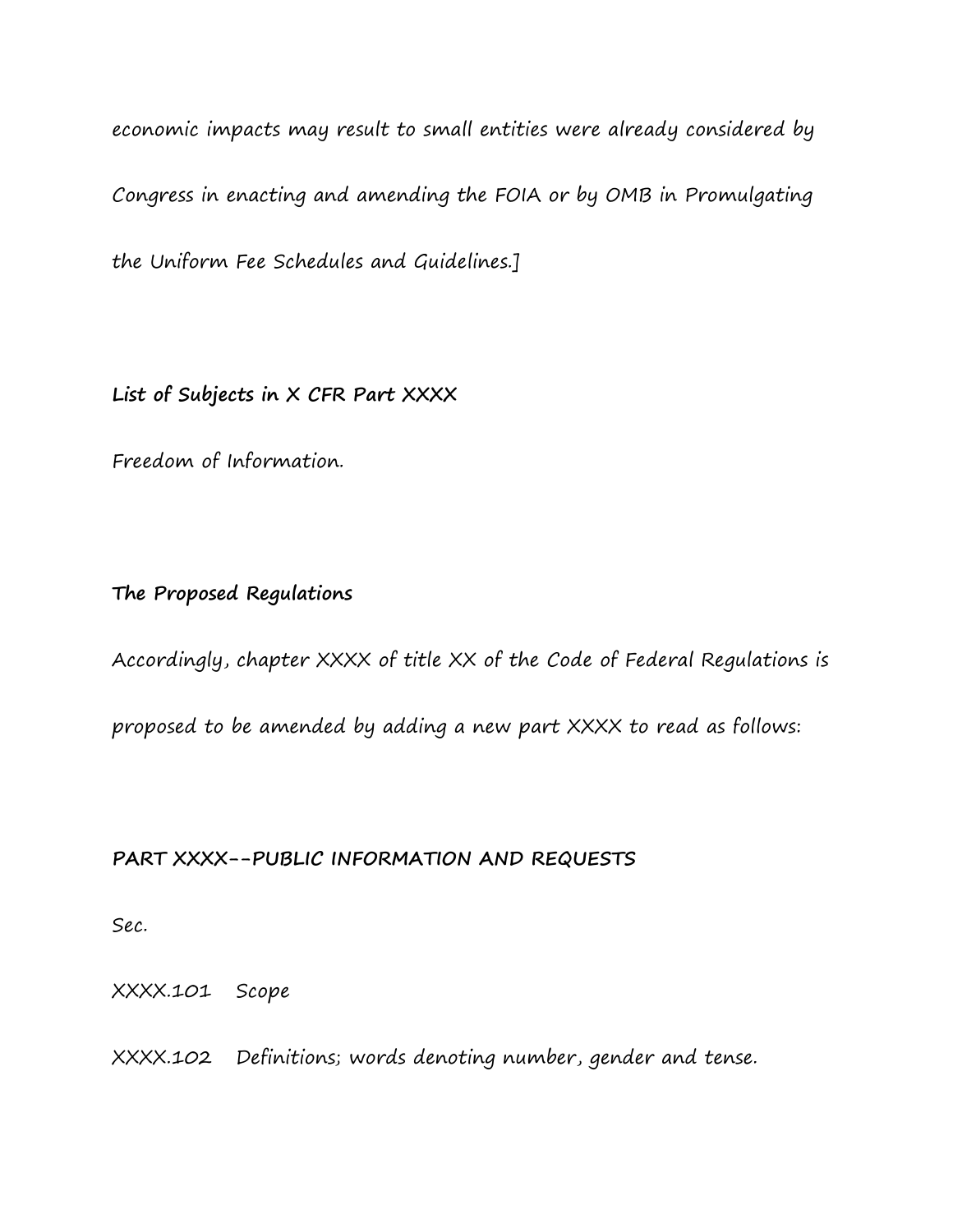XXXX.103 Requests for Board records available through the public reading room.

XXXX.104 Board records exempt from public disclosure.

XXXX.105 Requests for Board records not available through the ARRB's

public

reading room (FOIA requests).

XXXX.106 Requests for waiver or reduction of fees.

- XXXX.107 Fees for record requests.
- XXXX.108 Processing of FOIA requests.

XXXX.109 Procedure for appeal of denial of requests for Board records

and denial of requests for fee waiver or reduction.

XXXX.110 Requests for classified records.

XXXX.111 Requests for privileged treatment of documents submitted to

the Board.

XXXX.112 Computation of time.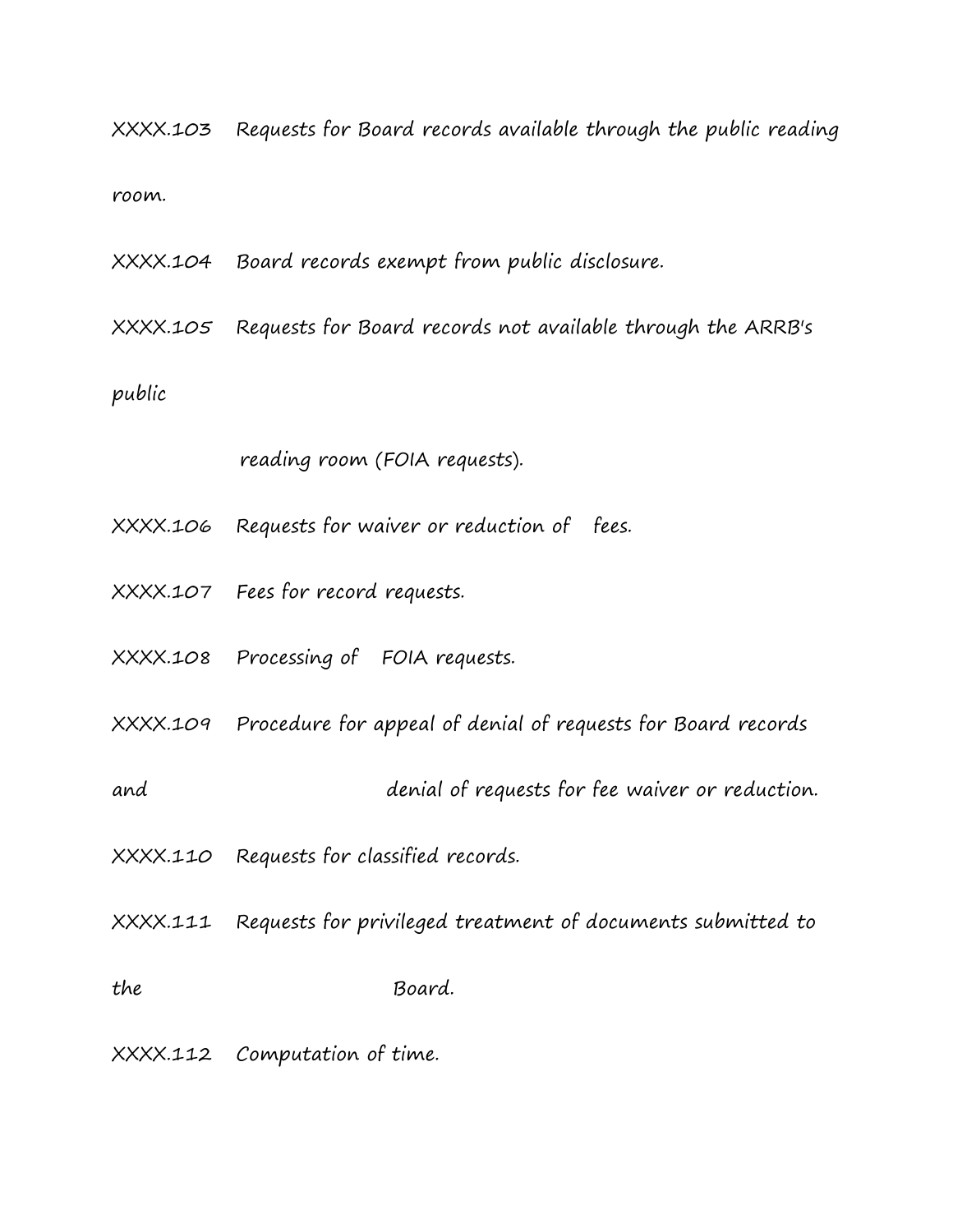#### **§XXXX.101 Scope.**

This part contains the Board's regulations implementing the Freedom of Information Act, 5 U.S.C. § 552.

**§XXXX.102 Definitions; words denoting number, gender and tense.**

(a) "Administrator" means the chief administrative officer of the Board. (b) "Agency record" is a record in the possession and control of the Board that is associated with Board business. Agency records do not include records such as:

> (1) Publicly available books, periodicals, films, sound or video recordings, photgraphs, or other publications that are owned or copyrighted by nonfederal sources;

(2) Personal records in the possession of Board personnel that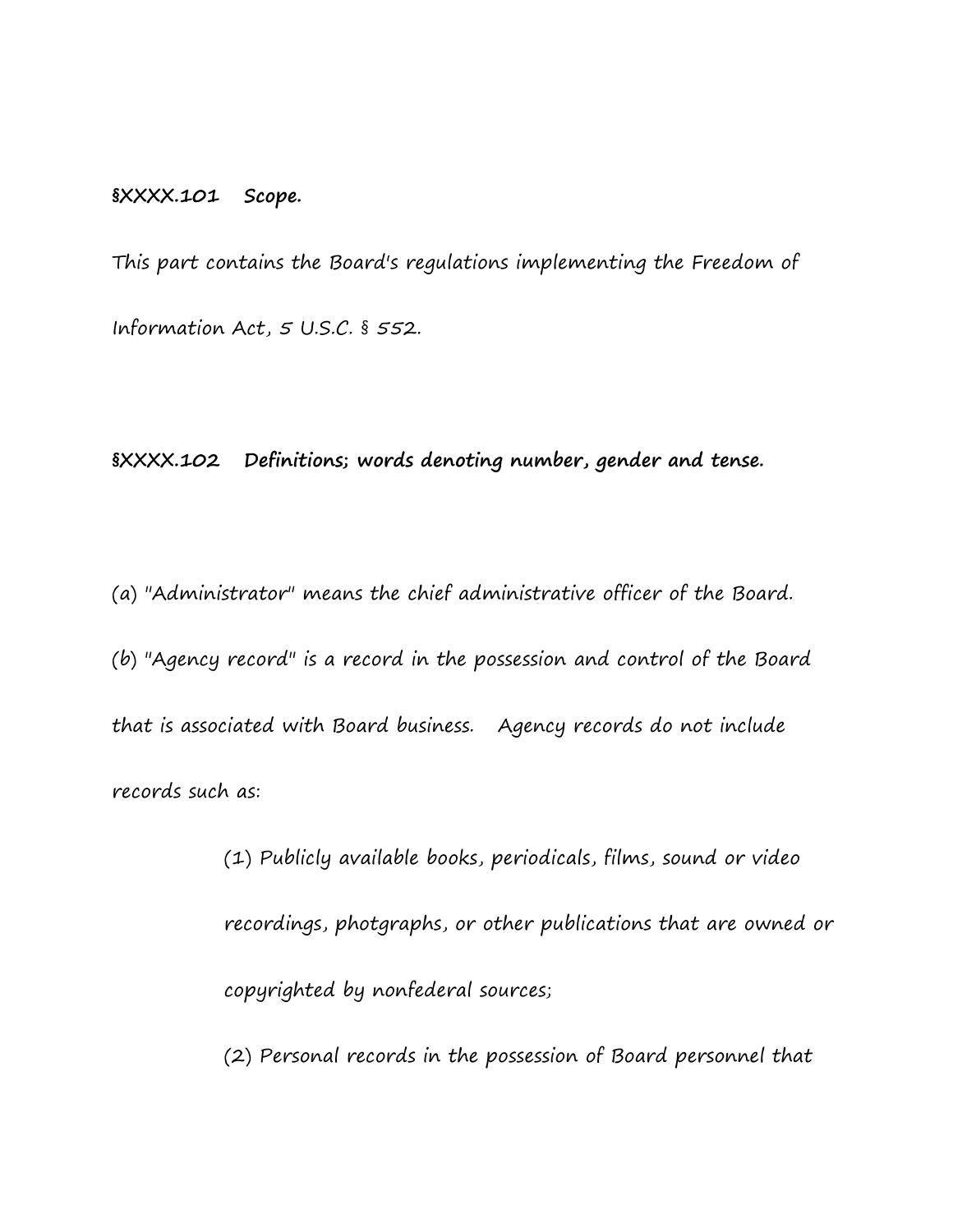have not been circulated, were not required by the Board to be created or retained, and may be retained or discarded at the author's sole discretion, or records of a personal nature that are not associated with any Board business; or

(4) Non-substantive information and information unrelated to Board business in the calendar or schedule books of the Chairman or Members of the Board, uncirculated except for typing or recording purposes.

(c) "Board" or "ARRB" means the Assassination Records Review Board.

(d) "Chairman" means the Chairman of the Board.

(e) "Designated FOIA Officer" means the person designated by the Board to administer the Board's activities pursuant to the regulations in this part. The Designated FOIA Officer shall also be the Board officer having custody of or responsibility for agency records in the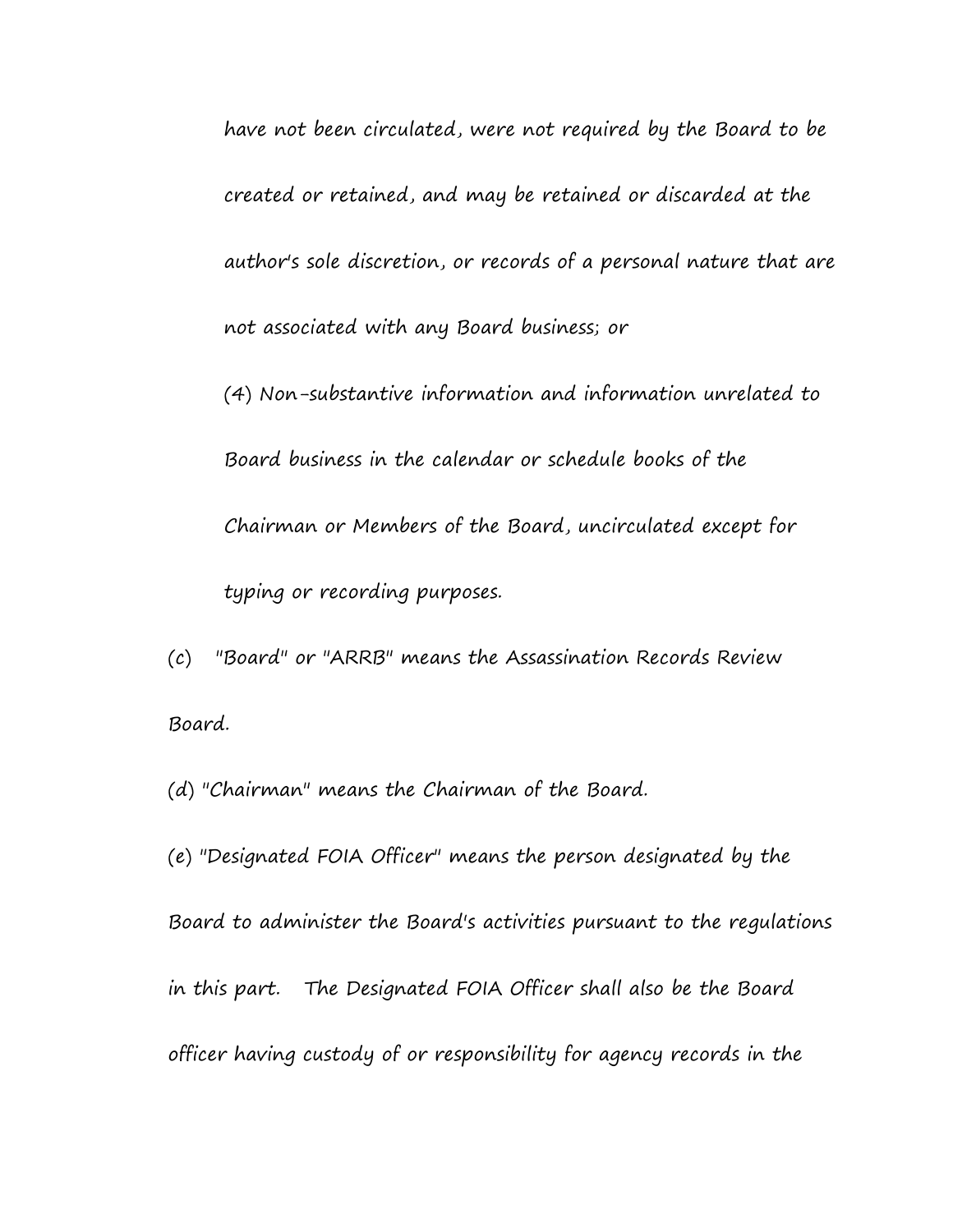possession of the Board and shall be the Board officer responsible for authorizing or denying production of records upon request filed pursuant to §XXXX.105.

(f) "General Counsel" means the chief legal officer of the Board.

(g) "Member" means a member of the Board.

(hi) In determining the meaning of any provision of this part, unless the context indicates otherwise: the singular includes the plural; the plural includes the singular; the present tense includes the future tense; and words of one gender include the other gender.

§XXXX.103 **Requests for Board records available through the Public Reading Room.**

(a) A public reading room will be maintained at the Board's headquarters and will open between [10 a.m. and 3 p.m.,] Monday through Friday, except on legal holidays. Documents may be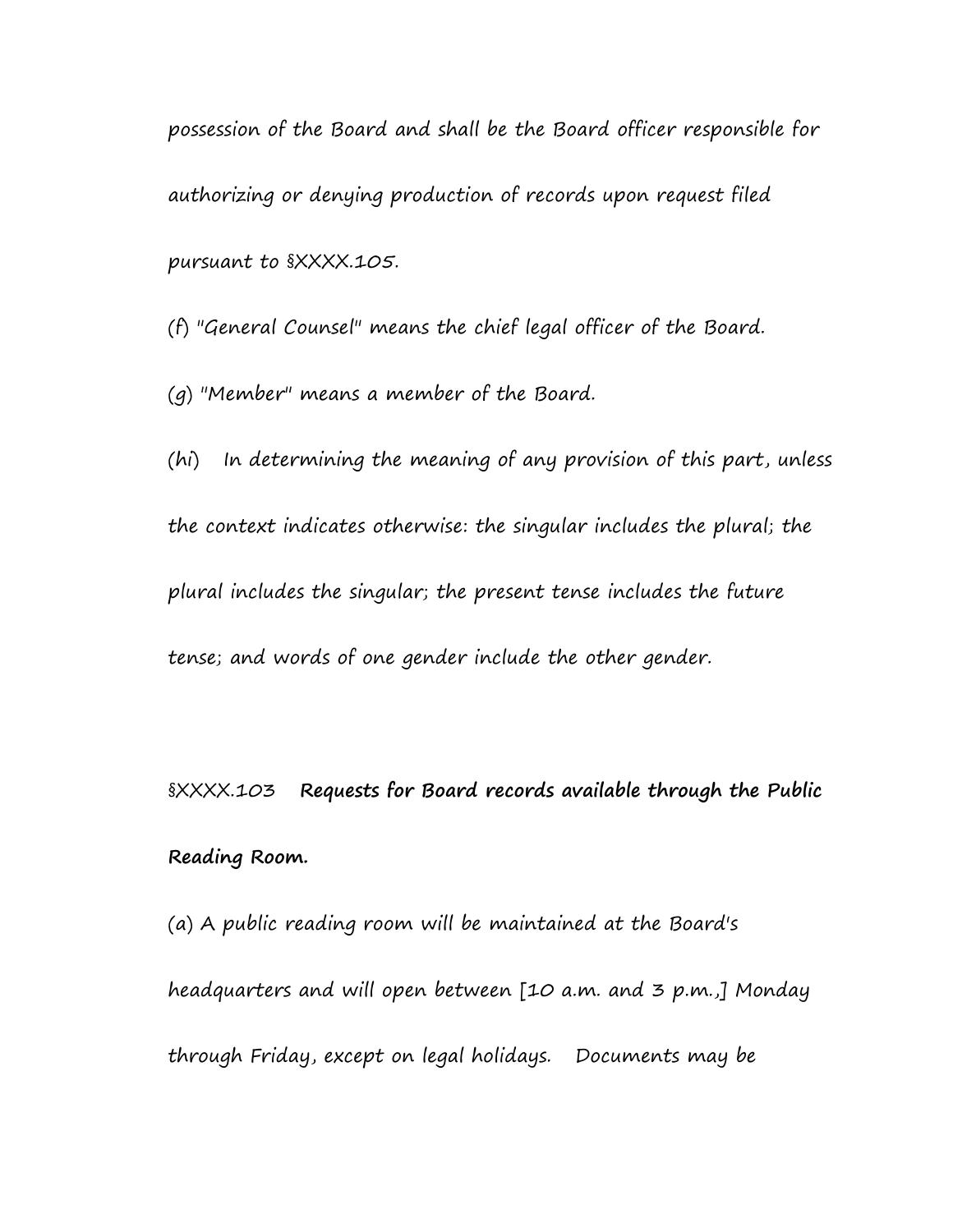obtained in person or by written, faxed or telephonic request from the public reading room by reasonably describing the records sought. (b) The public records of the Board that are available for inspection and copying upon request in the Public Reading Room include:

(1) The Board's rules and regulations;

(2) Statements of policy adopted by the Board.

 (3) Transcripts of public hearings and any Board correspondence related thereto;

 (4) Board orders, decisions, notices, and other actions in a public hearing;

 (5) Board correspondence, except that which is exempt from mandatory public disclosure under §XXXX.104.

 (6) Copies of the filings, certifications, pleadings, records, briefs, orders, judgments, decrees, and mandates in court proceedings to which the Board is a party and the correspondence with the courts or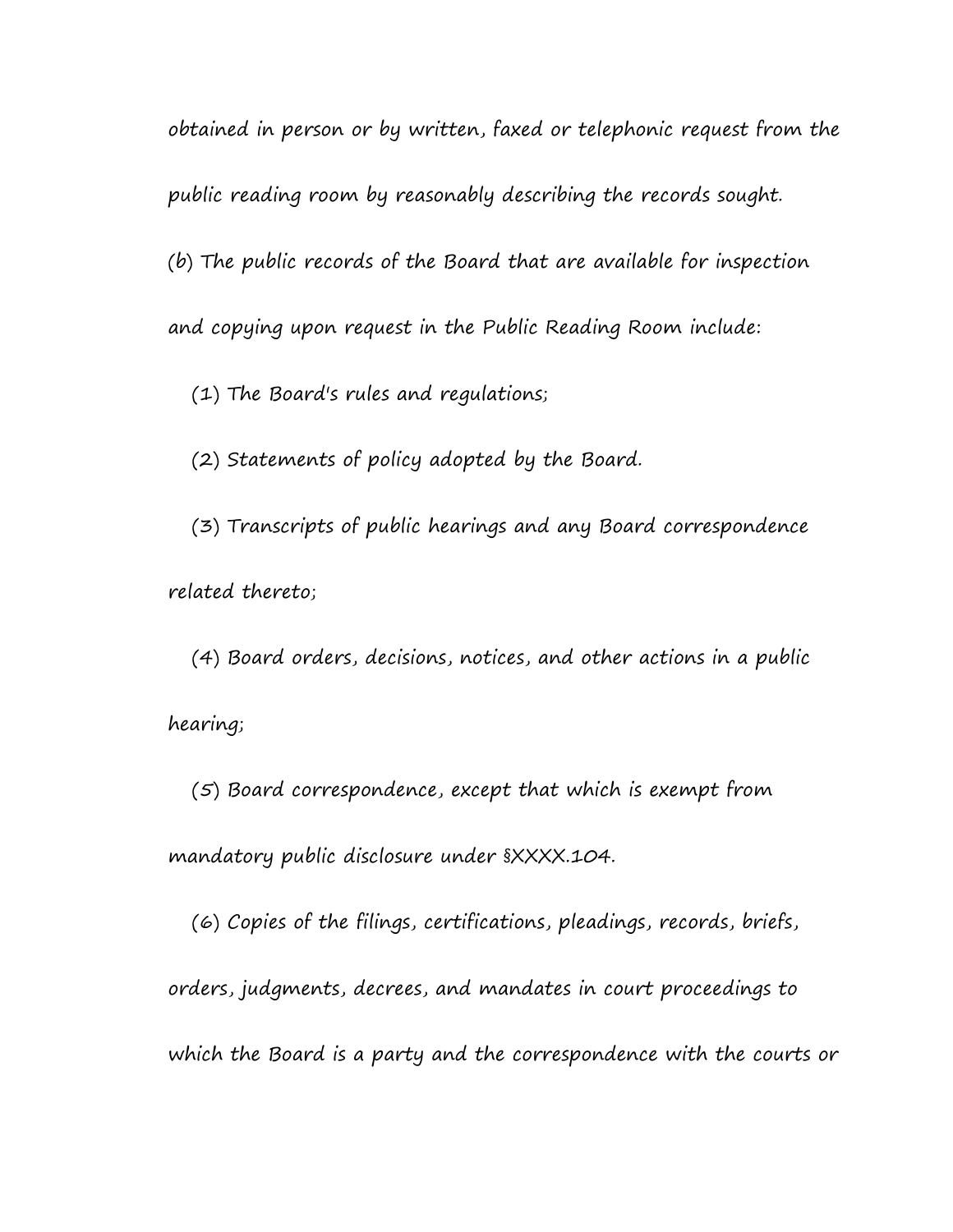clerks of court;

 (7) Index of the documents identified in this section, but not including drafts thereof; and

 (8) Annual report to Congress in which the Board's operations during a past fiscal year are described.

§XXXX.104 **Board records exempt from public disclosure.**

The following records are exempt from public disclosure:

(a)(1) Records specifically authorized under criteria established by

an Executive Order to be kept secret in the interest of national

defense or foreign policy, and

 (2) Which are in fact properly classified pursuant to such Executive Order;

 (b)Records related solely to the internal personnel rules and practices of an agency;

(c) Records specifically exempted from disclosure by statute,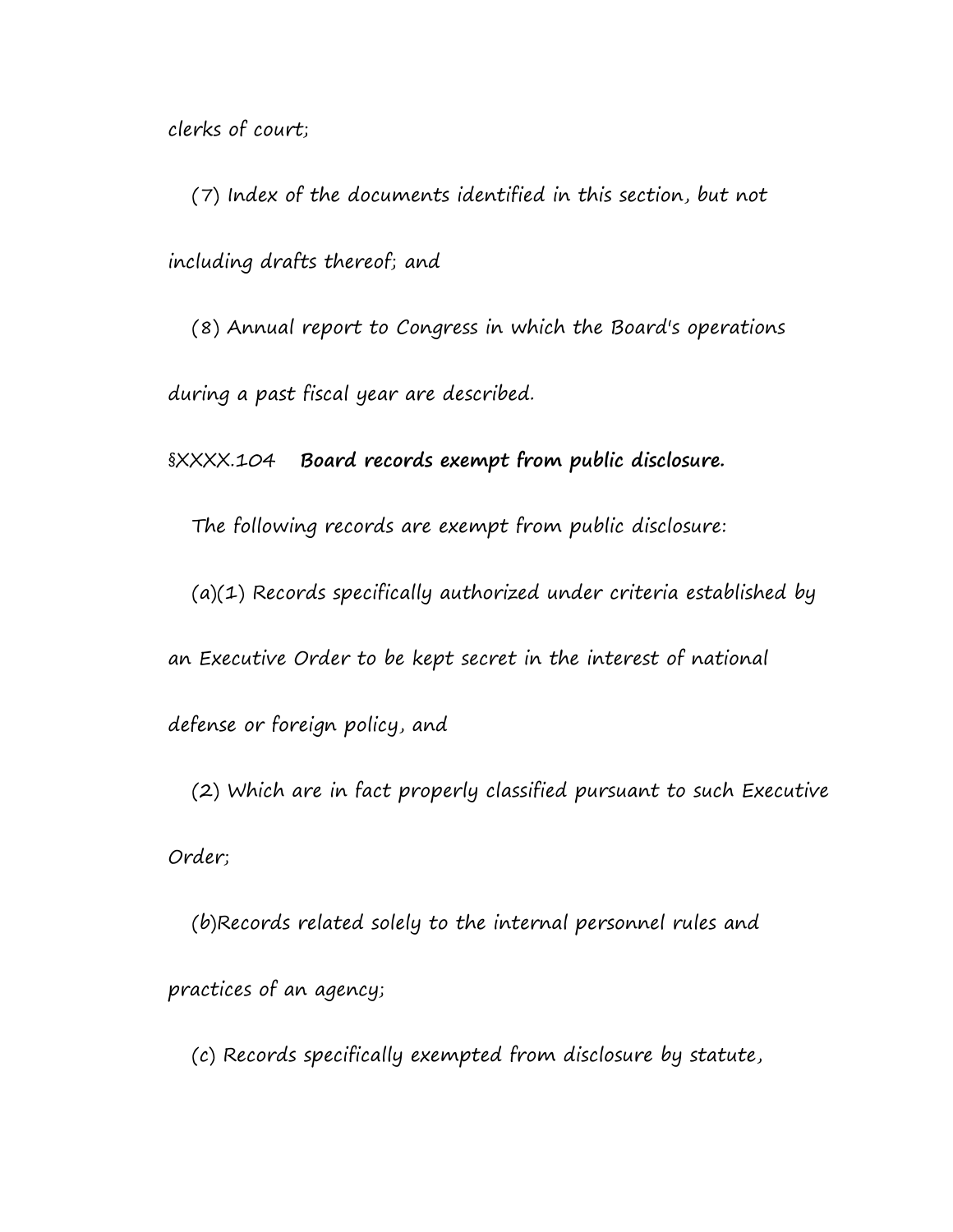provided that such statute:

 (1) Requires that the matters be withheld from the public in such a manner as to leave no discretion on the issue, or

 (2) Establishes particular criteria for withholding or refers to particular types of matters to be withheld;

 (d) Inter-agency or intra-agency memoranda or letters which would not be available by law to a party other than an agency in litigation with the Board;

 (e) Personnel and medical files and similar files the disclosure of which would constitute a clearly unwarranted invasion of personal privacy;

 (1) Could reasonably be expected to interfere with enforcement proceedings,

(2) Would deprive a person of a right adjudication,

(3) Could reasonably be expected to constitute an unwarranted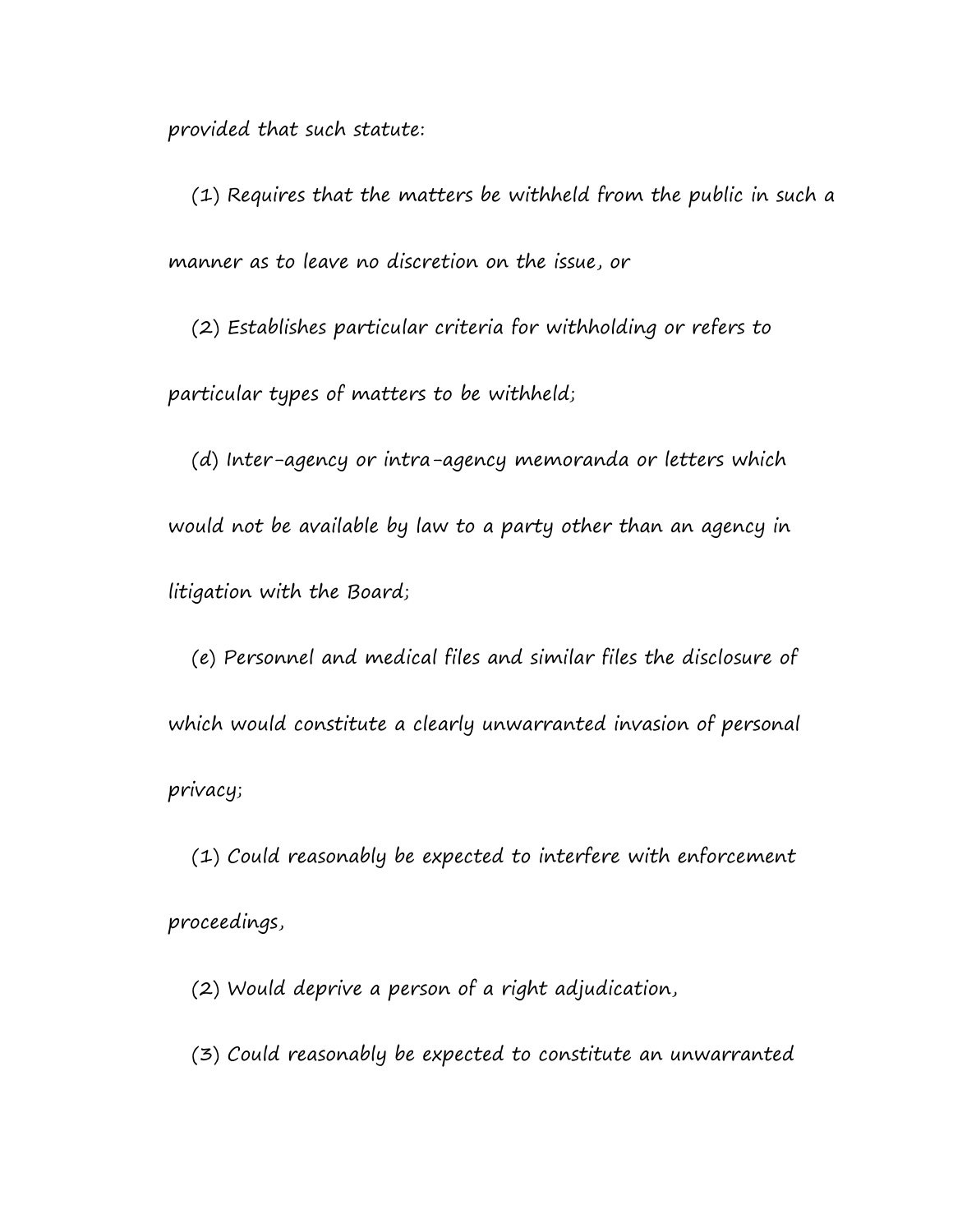invasion of personal privacy,

 (4) Could reasonably be expected to disclose the identity of a confidential source, including a state, local, or foreign agency or authority or any private institution which furnished information on a confidential basis, and, in the case of a record of information compiled by a criminal law enforcement authority in the course of a criminal investigation, or by an agency conducting a lawful national security intelligence investigation, information furnished by a confidential source,

 (5) Would disclose techniques and procedures for law enforcement investigations or prosecutions, or would disclose guidelines for law enforcement investigations or prosecutions if such disclosure could reasonably be expected to rush circumvention of the law, or

 (6) Could reasonably be expected to endanger the life or physical safety of any individual.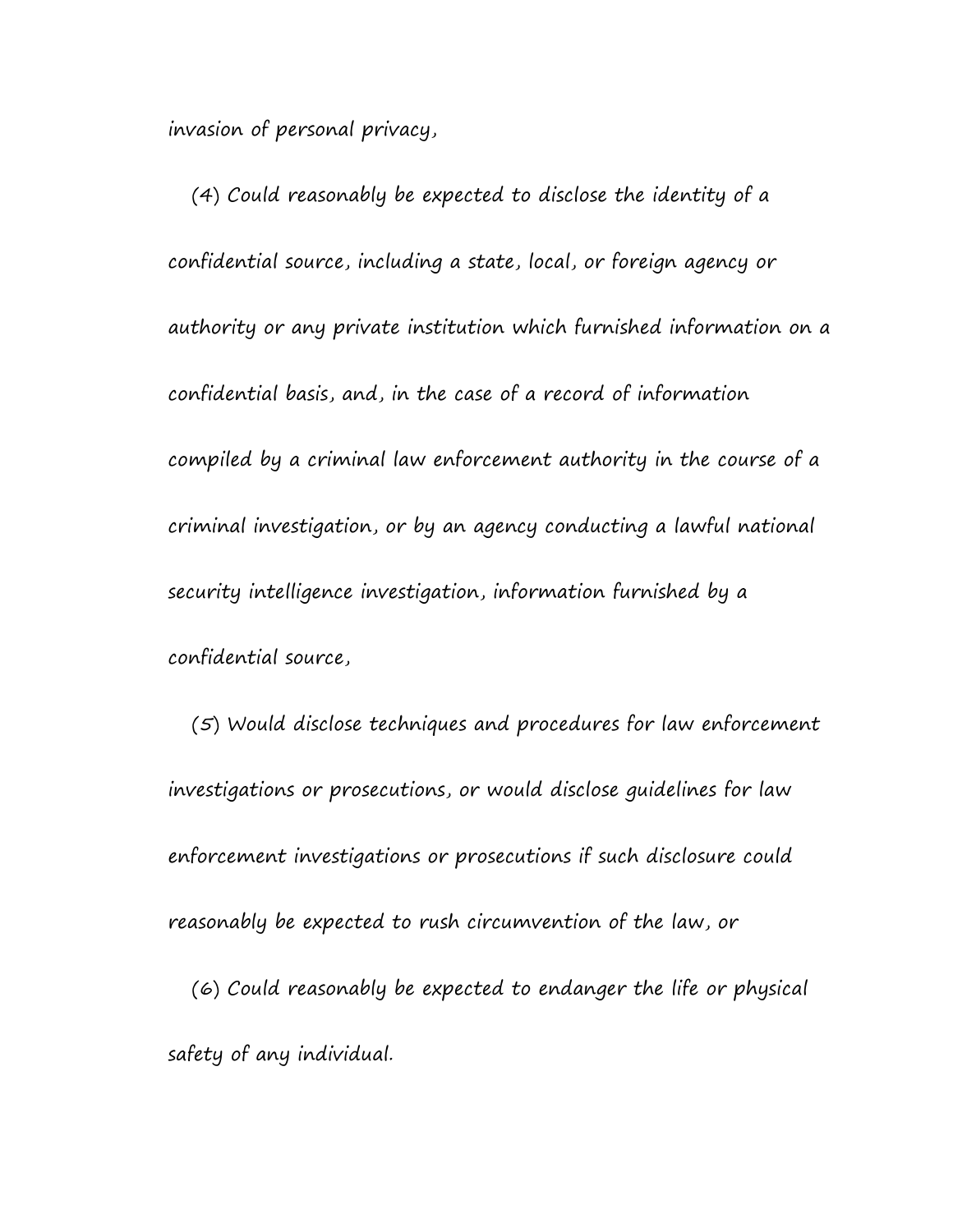§XXXX.105 **Requests for board records not available through the Public Reading Room (FOIA Requests).**

 (a) Upon the request of any person, the Board shall make available for public inspections and copying any reasonably described agency record in the possession and control of the Board, but not available through the Public Reading Room, subject to the provisions of this Part. If a member of the public files a request with the Board under the FOIA for records that the Board determines are available through the Public Reading Room, the Board will treat the request under the simplified procedures of §XXXX.103.

 $(b)(1)$  A person may request access to Board records that are not available through the Public Reading Room by using the following procedures:

 (i) The request must be in writing and must describe the records requested to enable Board personnel to locate them with a reasonable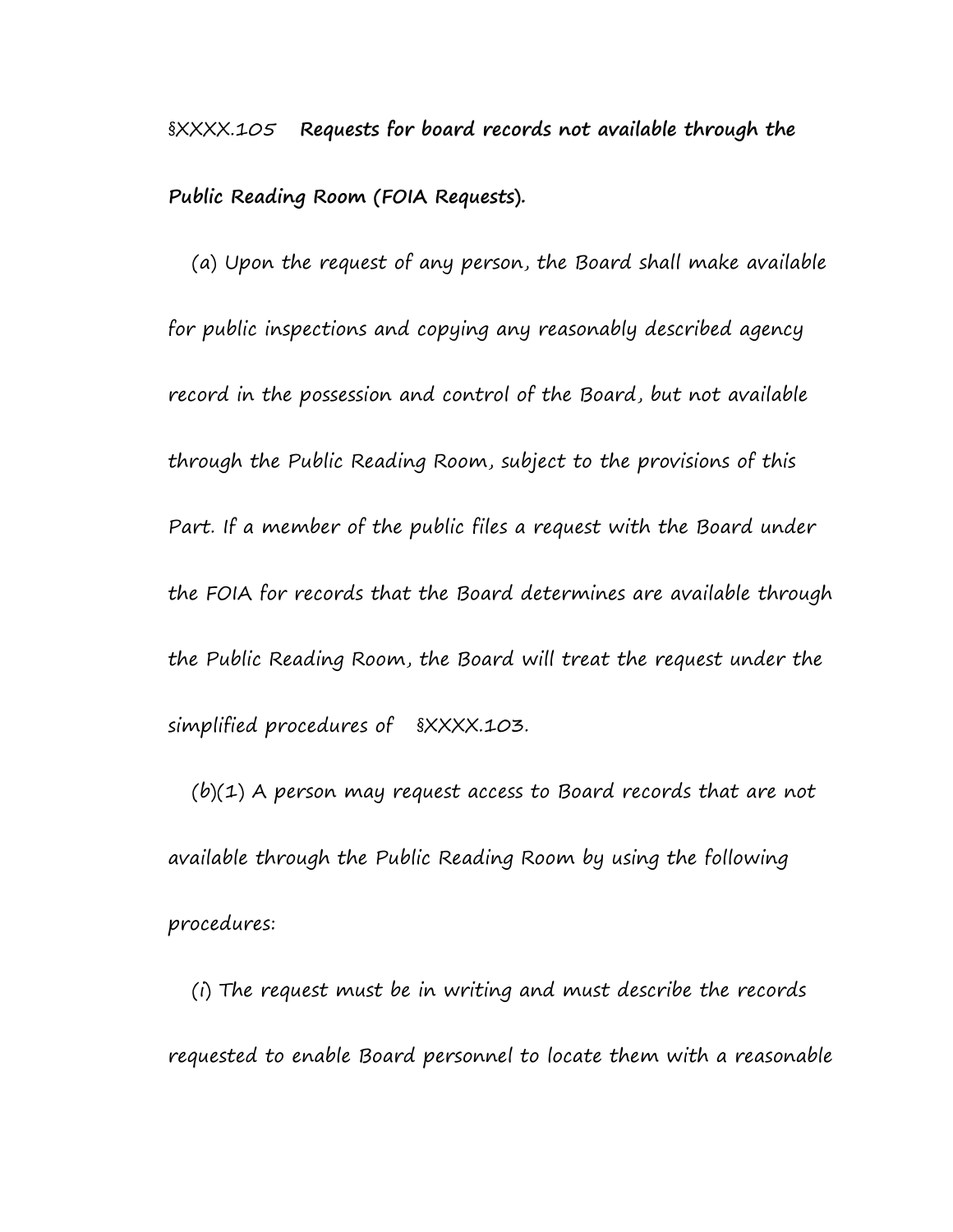amount of effort.

Where possible, specific information regarding dates, titles, file designations, and other information which may help identify the records should be supplied by the requester, including the names and titles of any Board personnel who have been contacted regarding the request prior to the submission of the written request.

 (ii) A request for all records falling within a reasonably specific and well-defined category shall be regarded as conforming to the statutory requirement that records be reasonably described. The request must enable the Board to identify and locate the records by a process that is not unreasonably burdensome or disruptive of Board operations.

 (2) The request should be addressed to the Designated FOIA Officer and clearly marked "Freedom of Information Act Request." The address for such requests is : Designated FOIA Officer, Assassination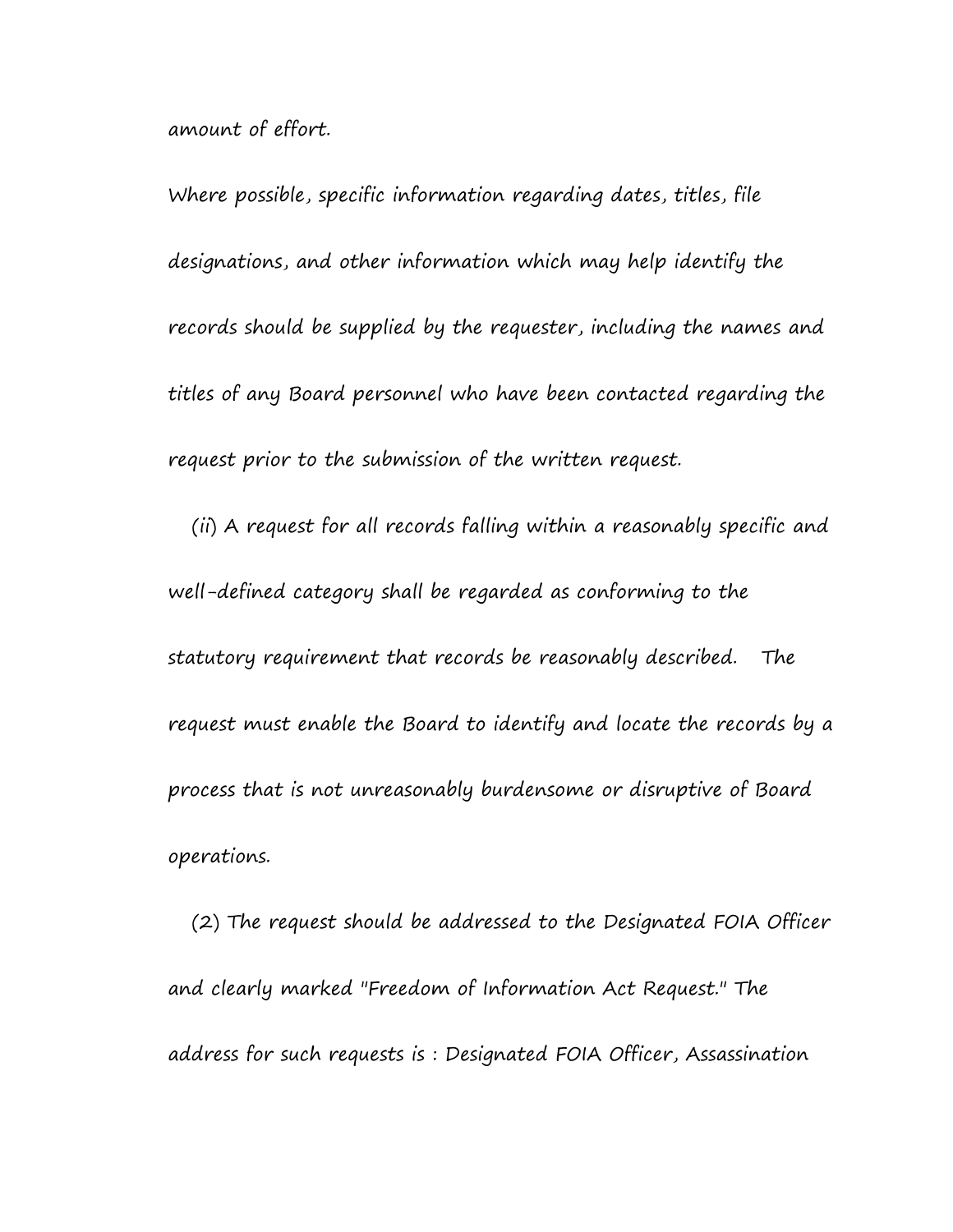Records Review Board, 600 E Street, 2nd Floor, Washington, D.C.

20530. For purposes of calculating the time for response to the request under §XXXX.108, the request shall not be deemed to have been received until it is in the possession of the Designated POIA Officer or his delegee.

(3) The request must include:

 (i) A statement by the requester of a willingness to pay the fee applicable under §XXXX.107(b), or to pay that fee not to exceed a specific amount, or

(ii) A request for waiver or reduction of fees.

 No request shall be deemed to have been received until the Board has received a statement of willingness to pay, as indicated in paragraph (b)(3)(i), of this section or has received and approved a request for waiver or reduction of fees.

(c) With respect to records in the files of the Board that have been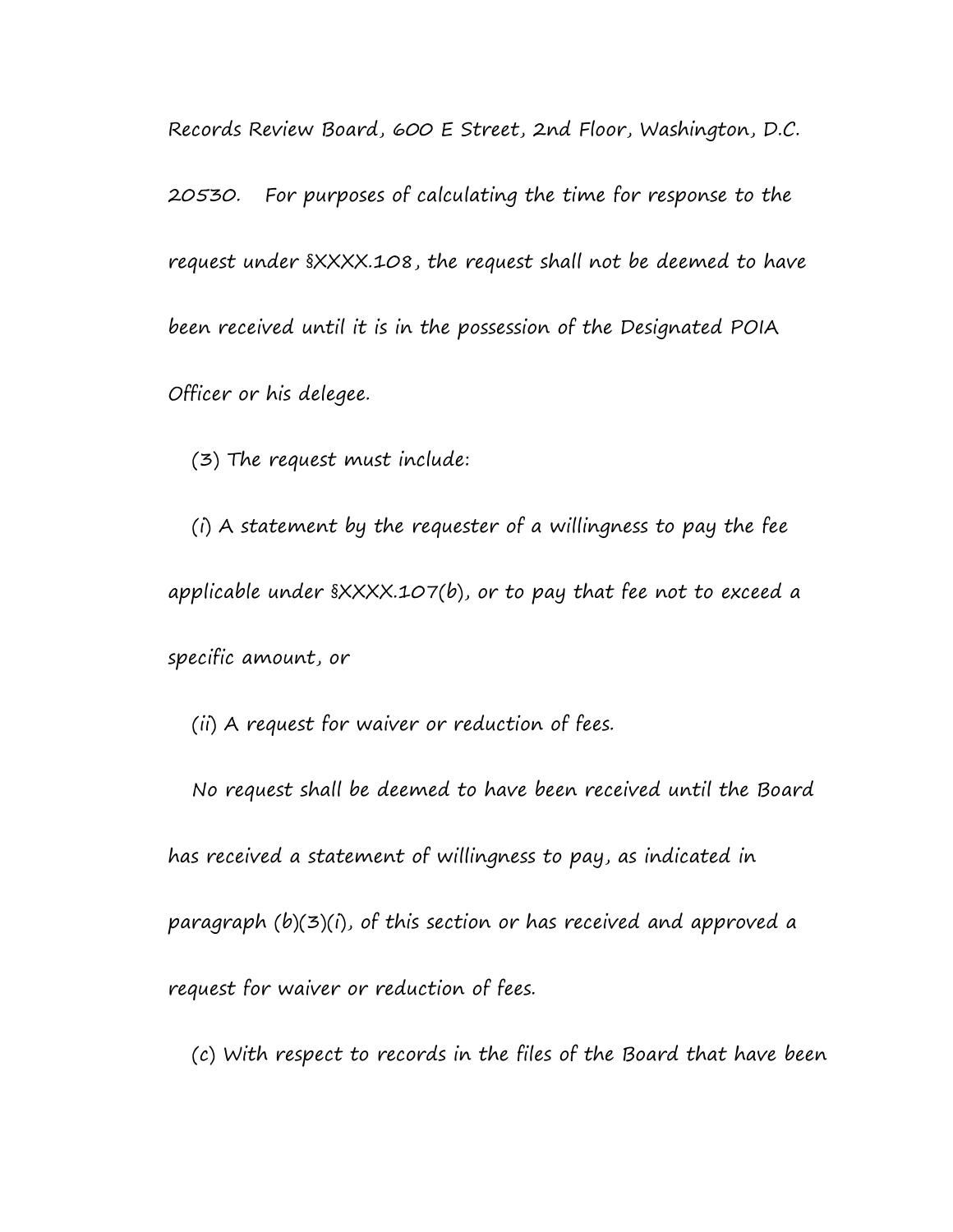obtained from other federal agencies:

 (1) Where the record originated in another federal agency, the Designated FOIA Officer shall refer the request that agency and so inform the requester, unless the originating agency agrees to direct release by the Board.

 (2) Requests for Board records containing information received from another agency, or records prepared jointly by the Board another agencies, shall be treated as requests for Board records. The Designated FOIA Officer shall, however, coordinate with he appropriate official of the other agency. The notice of determination to the requester, in the event part or all of the record is recommended for denial by the other agency, shall cite the other agency Denying Officials as well as the Designated FOIA Officer if a denial by the Board is also involved.

(d) If a request does not reasonably described the records sought, as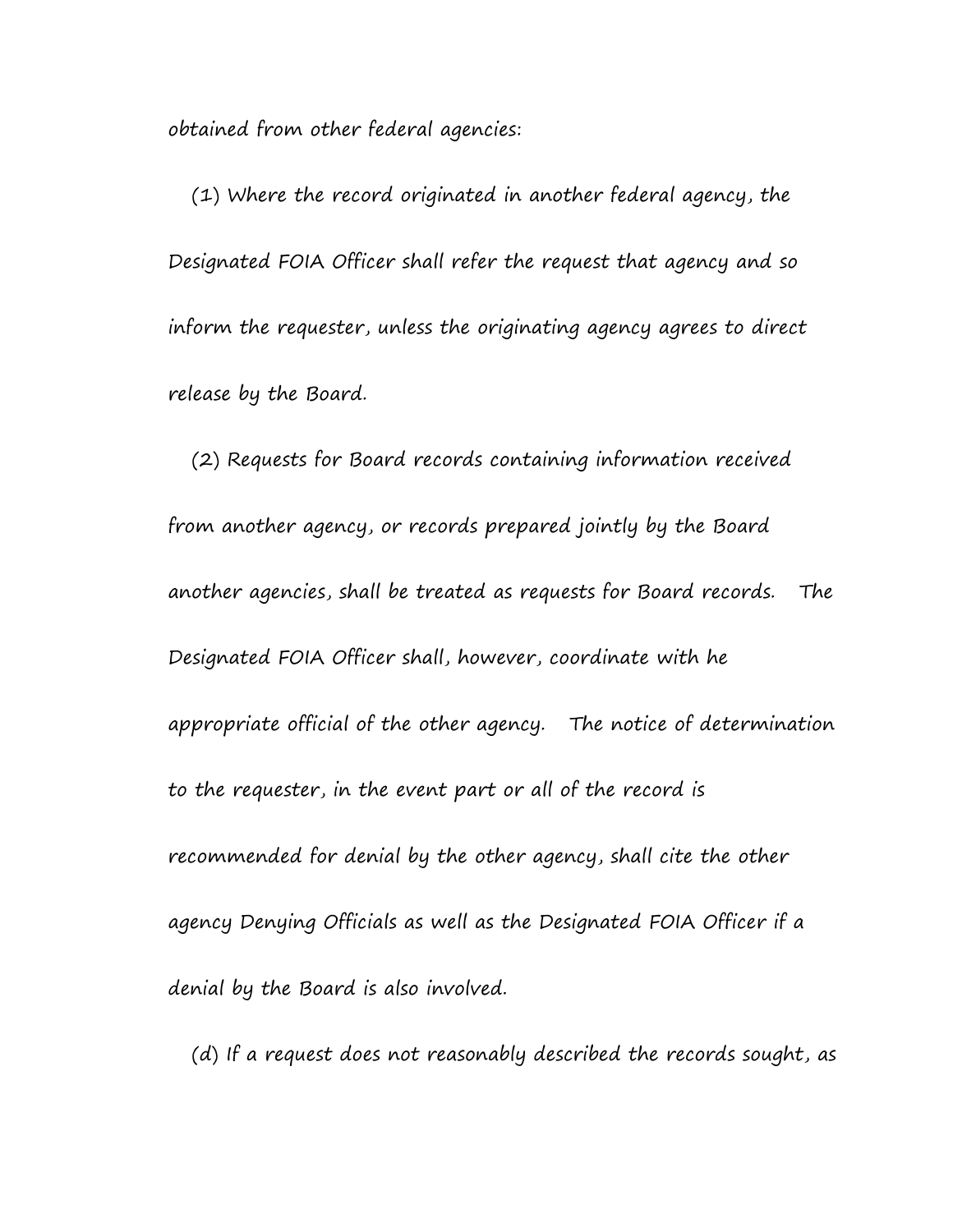provided in paragraph (b) of this section, the Board response shall specify the reasons why the request failed to meet those requirements and shall offer the requester the opportunity to confer with knowledgeable Board personnel in an attempt to restate the request. if additional information is needed from the requester to render the records reasonably described, any restated request submitted by the requester shall be treated as an initial request for purpose of calculating the time for response under §XXXX.108.

# §XXXX.106 **Request for waiver or reduction of fees.**

 (a) The Board shall collect fees for record request made under §XXXX.105 as provided in § XXXX.107(b), unless a requester submits a request in writing for a waiver or reduction fees. The Designated FOIA Officer shall make a determination on a fee waiver or reduction request within five working days of the request coming into his possession. No determination shall be made that a fee waiver or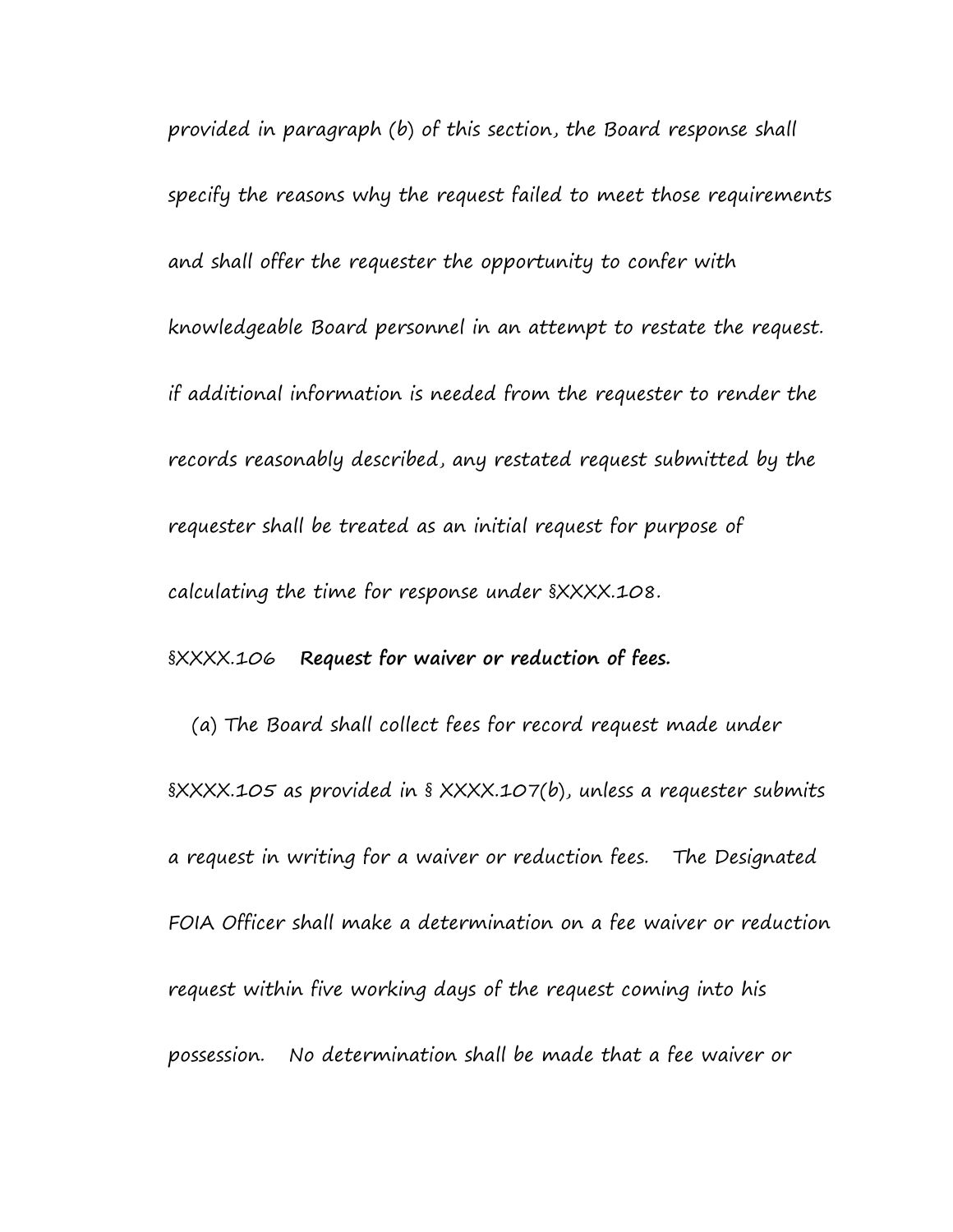reduction request should be denied, until the Designated FOIA Officer has consulted with the General Counsel's Office. If the determination is made that the written request for a waiver or reduction of fees does not meet the requirements of this section, the Designated FOIA Officer shall inform the requester that the request for waiver or reduction of fees is being denied and set forth his appeal rights under §XXXX.109.

 (b) A person requesting the Board to waive or reduce search, review, or duplication fees shall:

 (1) Describe the purpose for which the requester intends to use the requested information;

 (2) Explain the extent to which the requester will extract and analyze the substantive content of the agency record;

 (3) Describe the nature of the specific activity or research in which the agency records will be used and the specific qualifications the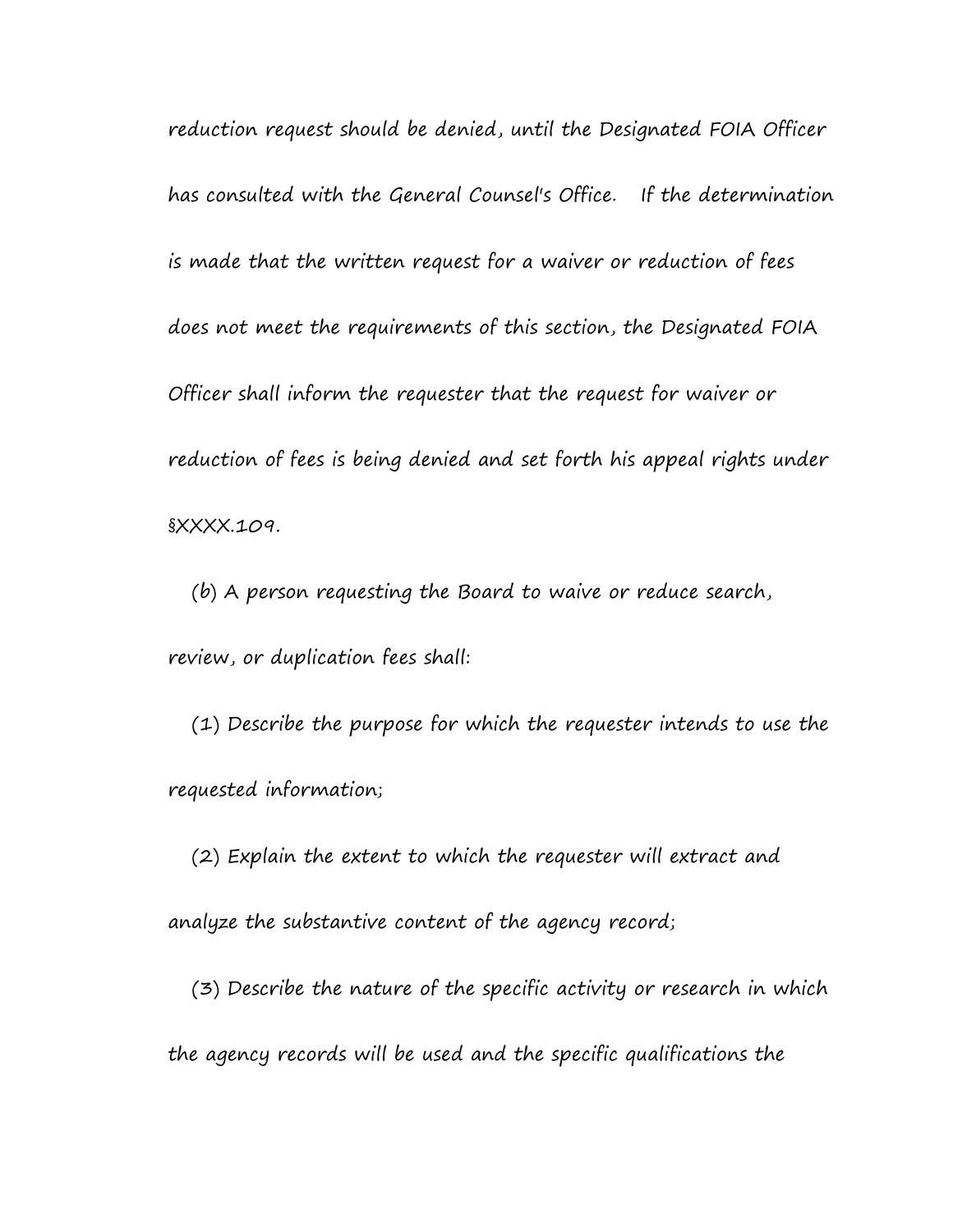requester possesses to utilize information for the intended use in such a way that it will contribute to public understanding:

 (4) Describe the likely impact of disclosure of the requested records on the public's understanding of the subject as compared to the level of understanding of the subject existing prior to disclosure;

 (5) Describe the size and nature of the public to whose understanding a contribution will me made;

 (6) Describe the intended means of dissemination to the general public;

 (7) Indicate if public access to information will be provided free of charge or provided for an access or publication fee; and

 (8) Describe any commercial or private interest the requester or any other party has in the agency records sought.

 (c) The Board shall waive or reduce fees, without further specific information from the requester if, from information provided with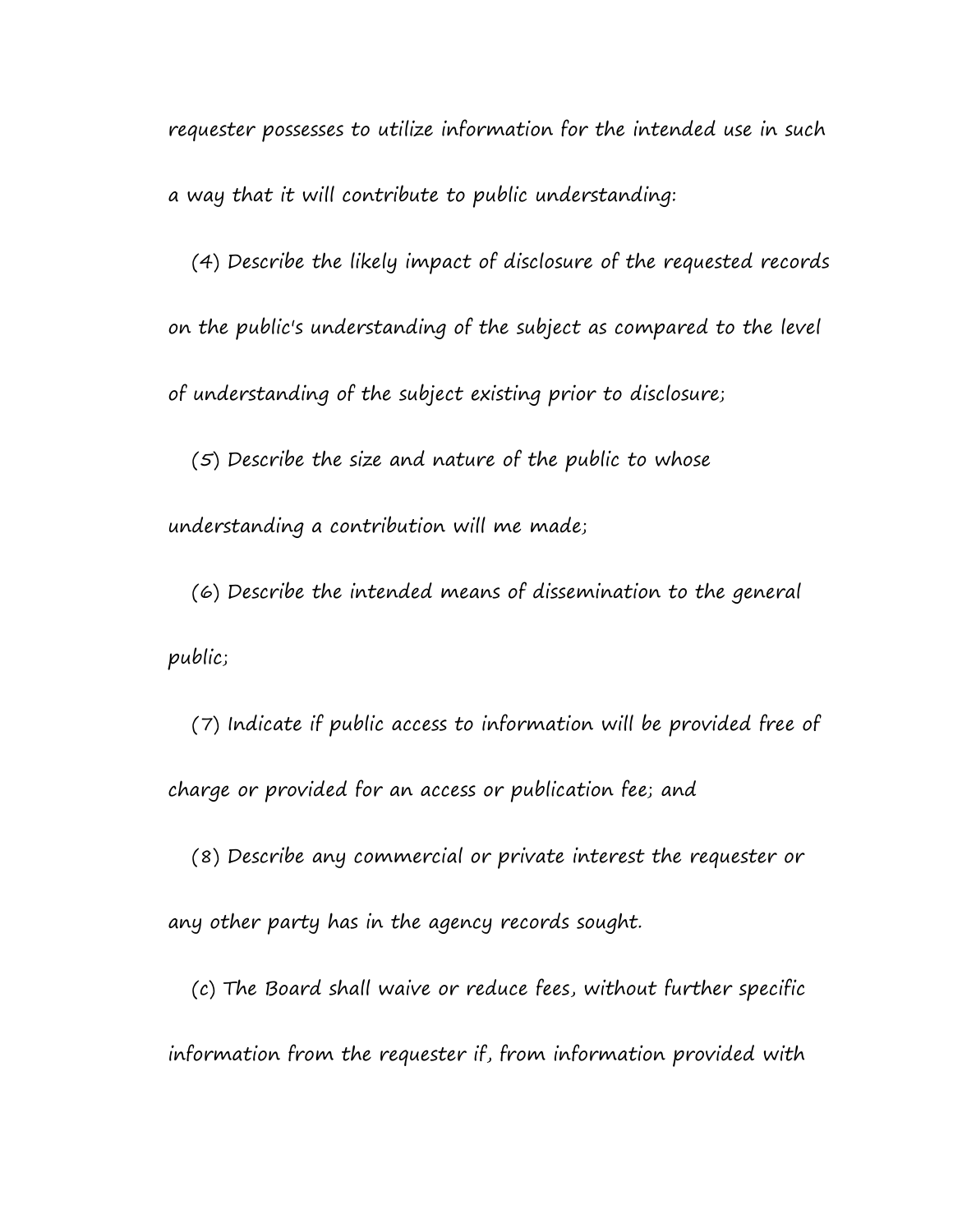determine that disclosure of the information in the agency records is in the public interest because it is likely to contribute significantly to public understanding of the operations or activities of the Government and is not primarily in the commercial interest of the requester.

the request for agency records made under §XXXX.105, it can

 (d) In making a determination regarding a request for a waiver or reduction of fees, the Board shall consider the following factors:

 (1) How the subject of the requested agency records concerns the operations or activities of the Government;

 (2) If disclosure is likely to contribute significantly to public understanding of Government operations or activities;

 (3) If, and the extent to which, the requester has a commercial interest that would be furthered by the disclosure of the requested agency records; and

(4) If the magnitude of the identified commercial interest of the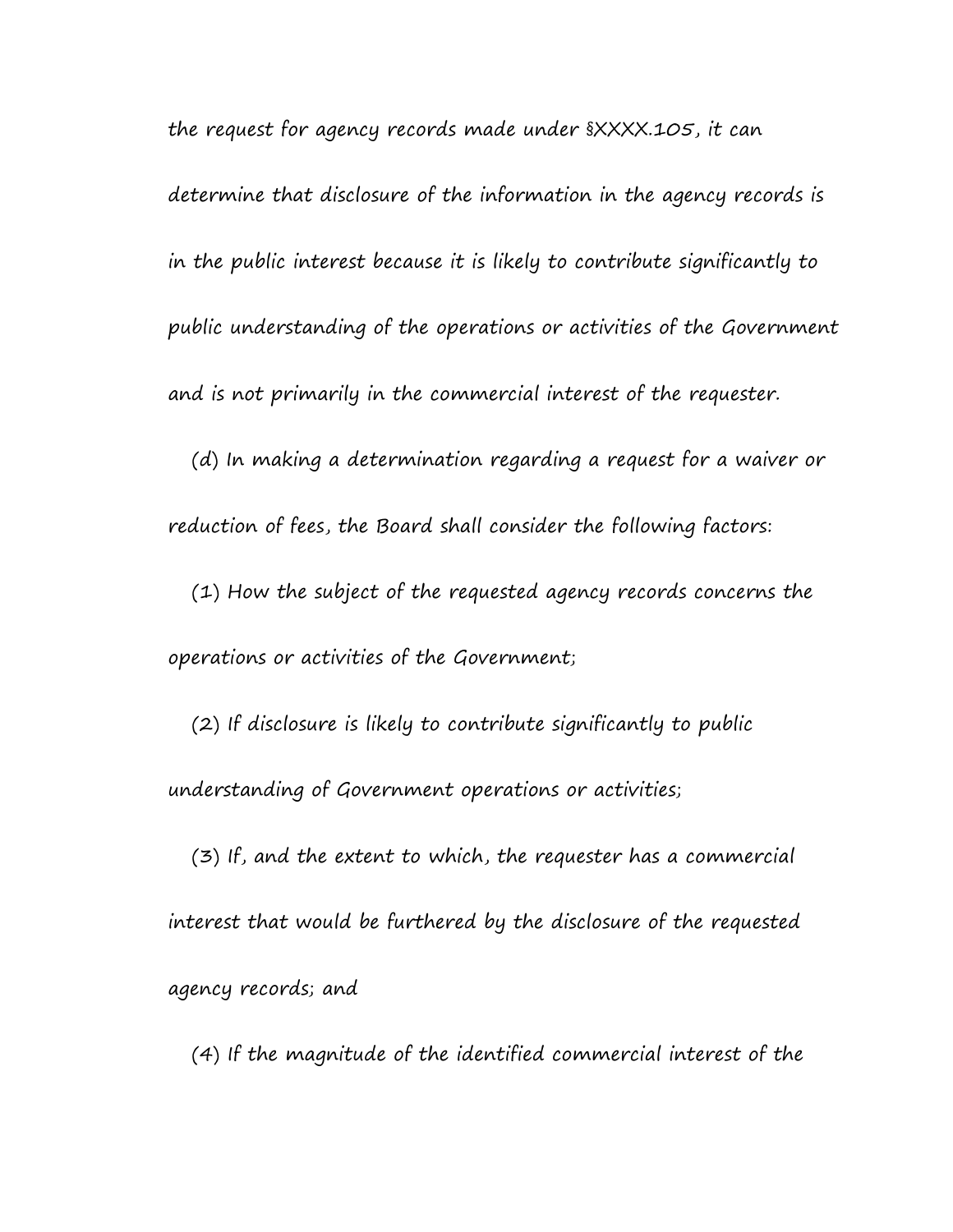requester is sufficiently large, in comparison with the public interest in disclosure, that disclosure is primarily in the commercial interest of the requester.

**(§XXXX.107) Fees for record requests.**

(a) Fees for the record available through the Public Reading Room.

(1) With the exception of copies of transcripts of Board public

hearings addressed in paragraph (a)(2) of this section, the fees charged shall be limited to costs of duplication of the requested records or have them duplicated. If the Board duplicates the records, it shall not charge the requester for the associated labor costs. A schedule of fees for this duplication service shall be prescribed in accordance with paragraph (b)(7) of this section. A person may obtain a copy of the schedule of fees in person or by mail from the public Reading Room. There shall be no charge for responses consisting of ten or fewer pages.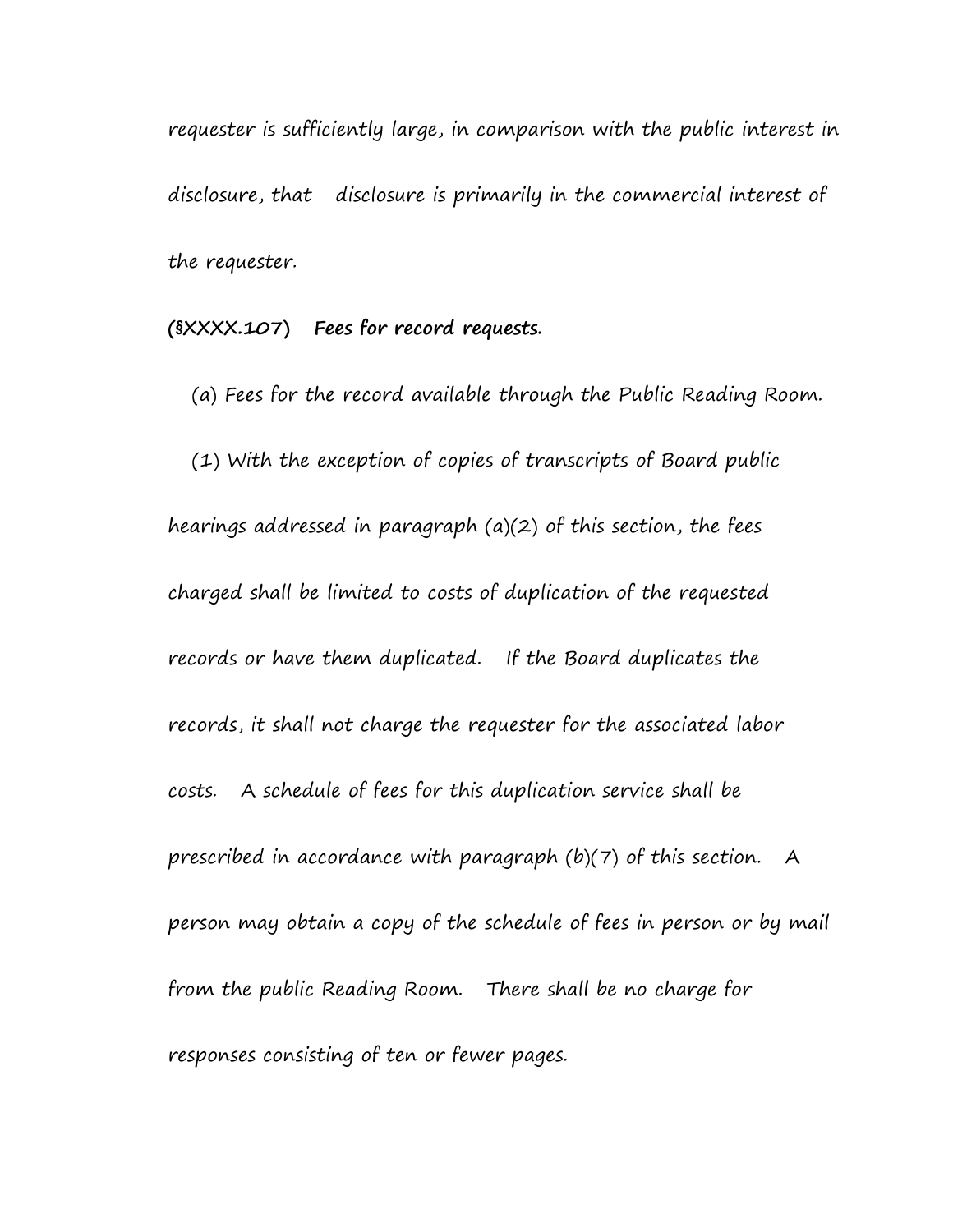(20 Transcripts of Board public hearings are made by private contractors. Interested persons may obtain copies of public hearing transcripts from the contractor at prices set in the contract, or through the duplication service noted in paragraph (a), of this section, if the particular contract so permits. Copies of the contracts shall be available for public inspection in the Public Reading Room.

 (3) Requests for certification of copies of official Board records must be accompanied by a fee of (\$) per document. Inquiries and orders may be made to the Public Reading Room in person or by mail.

 (b) Fees for records not available through the Public Reading Room (FOIA requests).

 (1) Definitions. For the purpose of paragraph (b) of this section: Commercial use request means a request from or on behalf of one who seeks information for a use or purpose that furthers commercial, trade, or profit interests as these phrases are commonly known or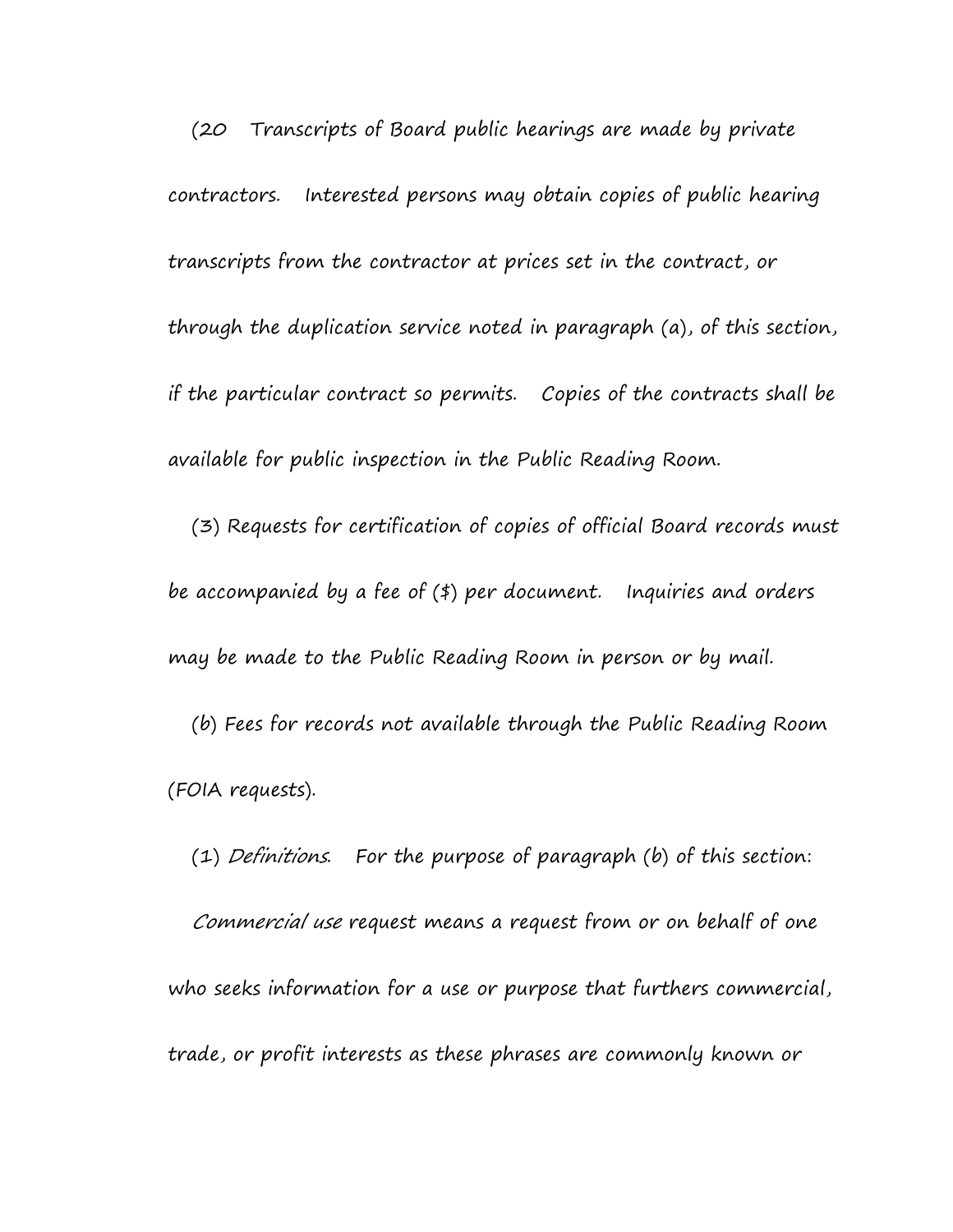have been interpreted by the courts in the context of the FOIA;

 Direct costs means those expenditures which the Board incurs in search, review and duplication, as applicable to different categories of requests, to respond to requests under § XXXX.105. Direct costs include, for example, the average hourly salary and projected benefits costs of Board employees applied to time spent in responding to the request and the cost of operating duplicating machinery. Not included in direct costs are overhead expenses such as cost of space, and heating or lighting the facility in which the Board records are stored. Educational institution refers to a preschool, a public or private elementary or secondary school, an institution of graduate higher education, an institution of undergraduate higher education, an institution of professional education, and an institution of vocational education, which operates a program of scholarly research; Noncommercial scientific institution refers to an institution that is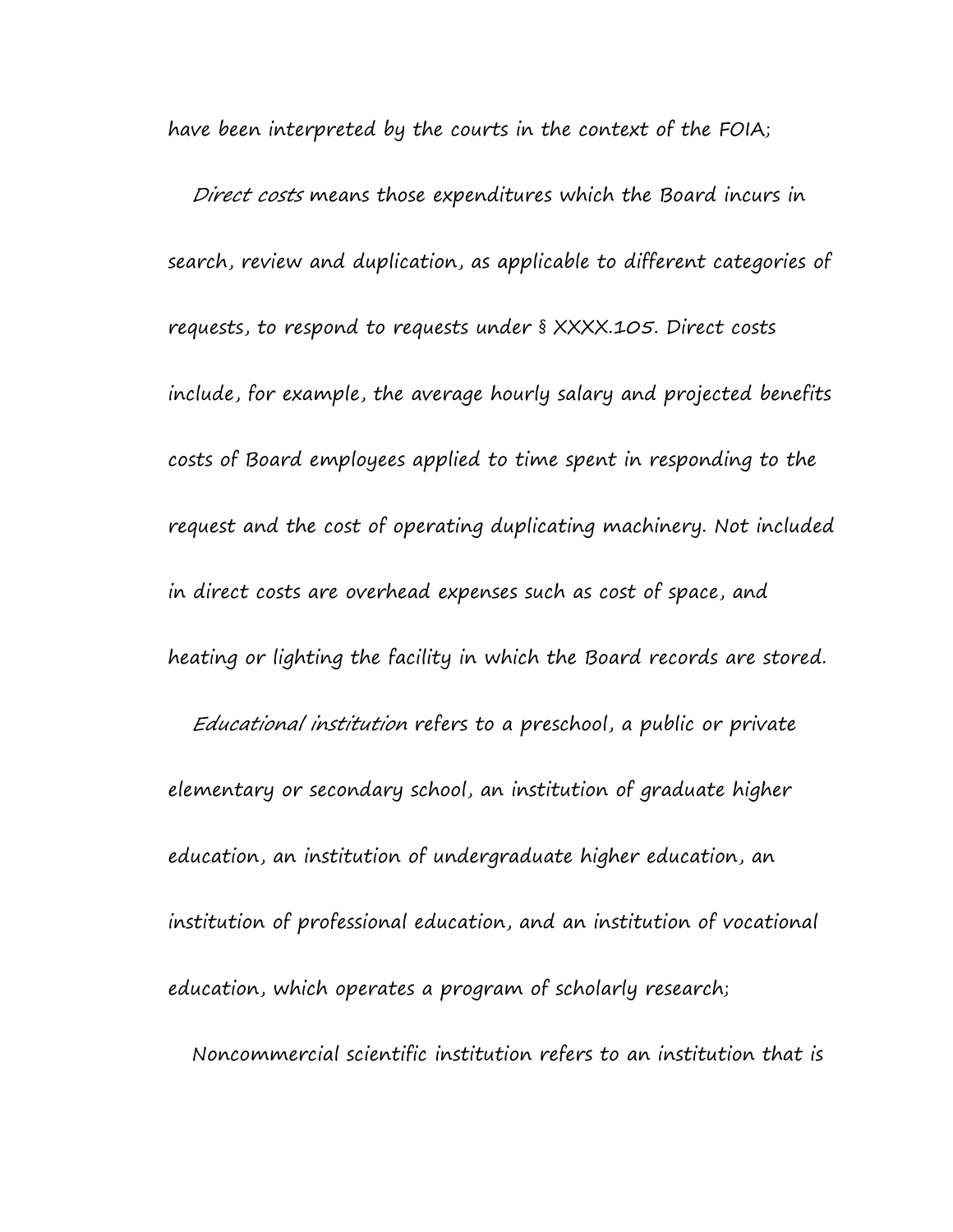not operated on a commercial basis and which is operated solely for the purpose of conducting scientific research the results of which are not intended to promote any particular product or industry;

 Representative of the news media refers to any person actively gathering news for an entity that is organized and operated to publish or broadcast news to the public. The term "news" means information that is about current events or that would be of current interest to the public. Examples of news media entities include television or radio stations broadcasting to the public at large, and publishers of periodicals (but only in those instances when the periodicals can qualify as disseminations of "news") who make their products available for purchase or subscription by the general public. These examples are not intended to be all-inclusive. Moreover, as traditional methods of news delivery evolve (e.g., electronic dissemination of newspapers through telecommunications services),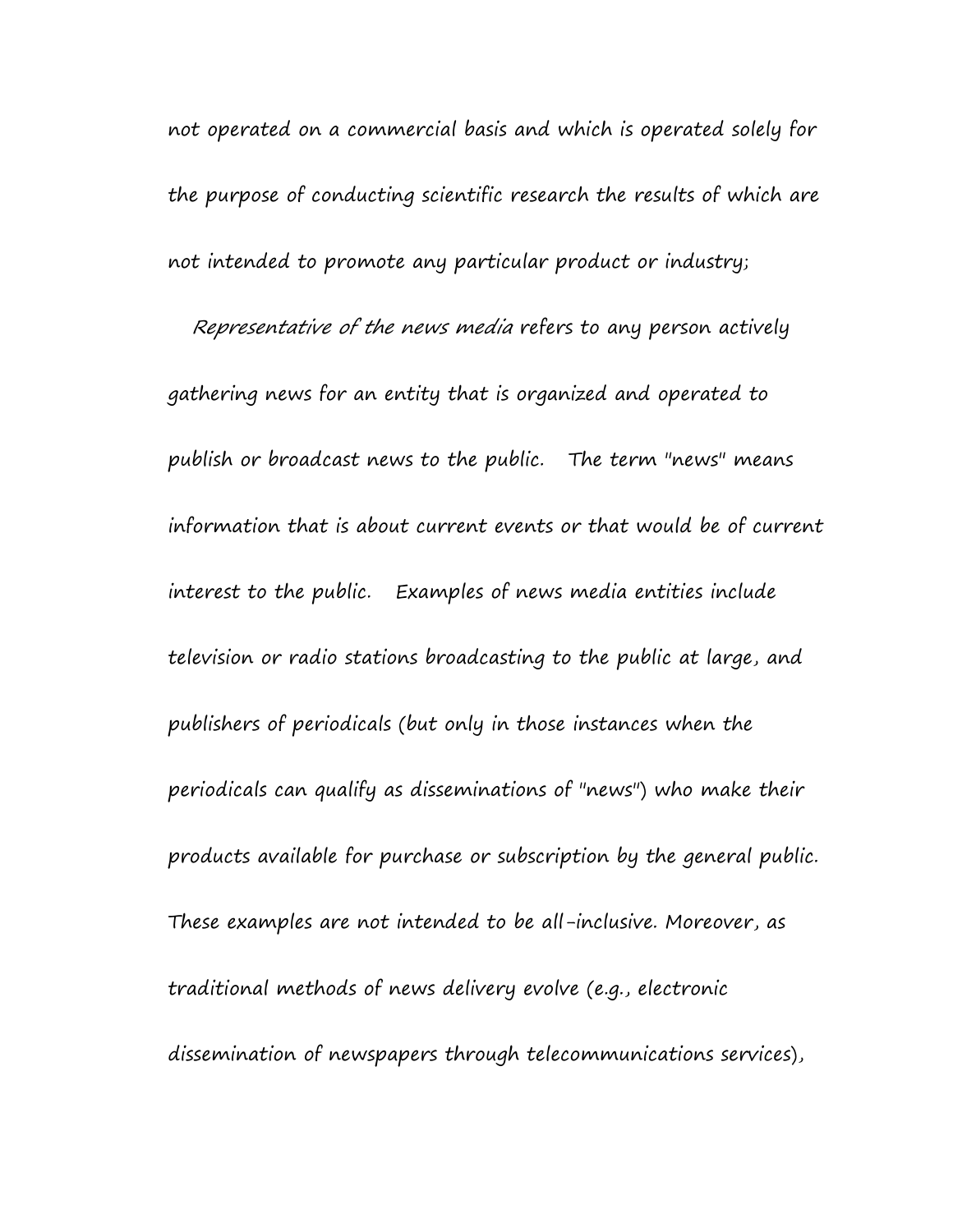such alternative media may be included in this category. A "freelance" journalist may be regarded as working for a news organization if the journalist can demonstrate a solid basis for expecting publication through that organization, even though the journalist is not actually employed by the news organization. A publication contract would be the clearest proof, but the Board may also look to the past publication record of a requester in making this determination.

 (2) Fees. (i) If documents are requested for commercial use, the Board shall charge the average hourly pay rate for Board employees, plus the average hourly projected benefits cost, for document search time and for document review time, and the costs of duplication as established in the schedule of fees referenced in paragraph (b)(7) of this section.

(ii) If documents are not sought for commercial use and the request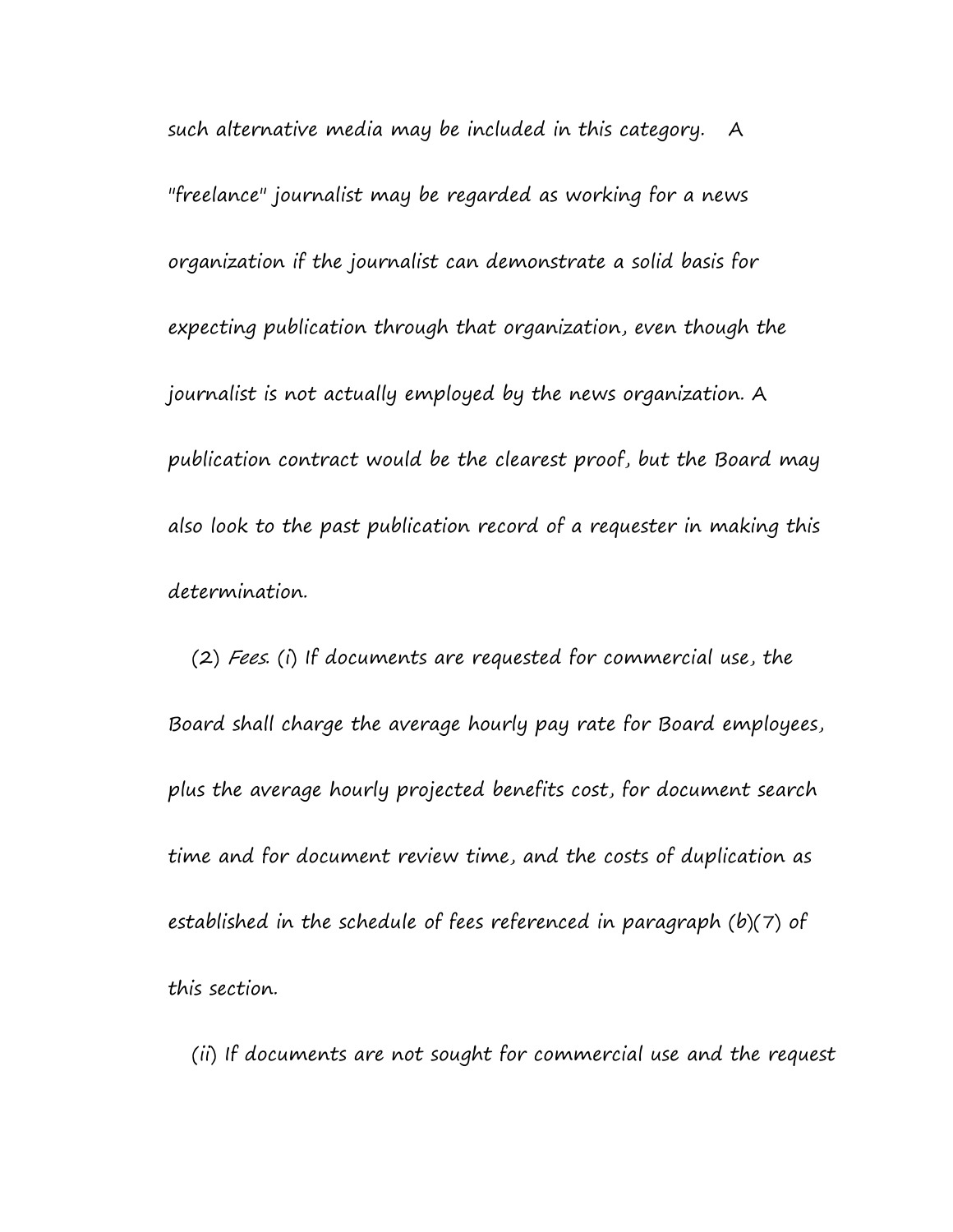is made by an educational or noncommercial scientific institution, whose purpose is scholarly or scientific research, or a representative of the news media, the Boards's charges shall be limited to the direct costs of duplication as established in the schedule of fees referenced in paragraph (b)(7) of this section. There shall be no charge for the first 100 pages of duplication.

 (iii) For a request not described in paragraphs (i) or (ii) of this paragraph the Board shall charge the average hourly pay rate for Board employees, plus the average hourly projected benefits cost, for document search time, and the direct costs of duplication as established in the schedule of fees referenced in paragraph (b)(7) of this section. There shall be no charge for document review time and the first 100 pages of reproduction and the first two hours of search time will be furnished without charge.

(iv) If documents are mailed, requesters shall be charged fees based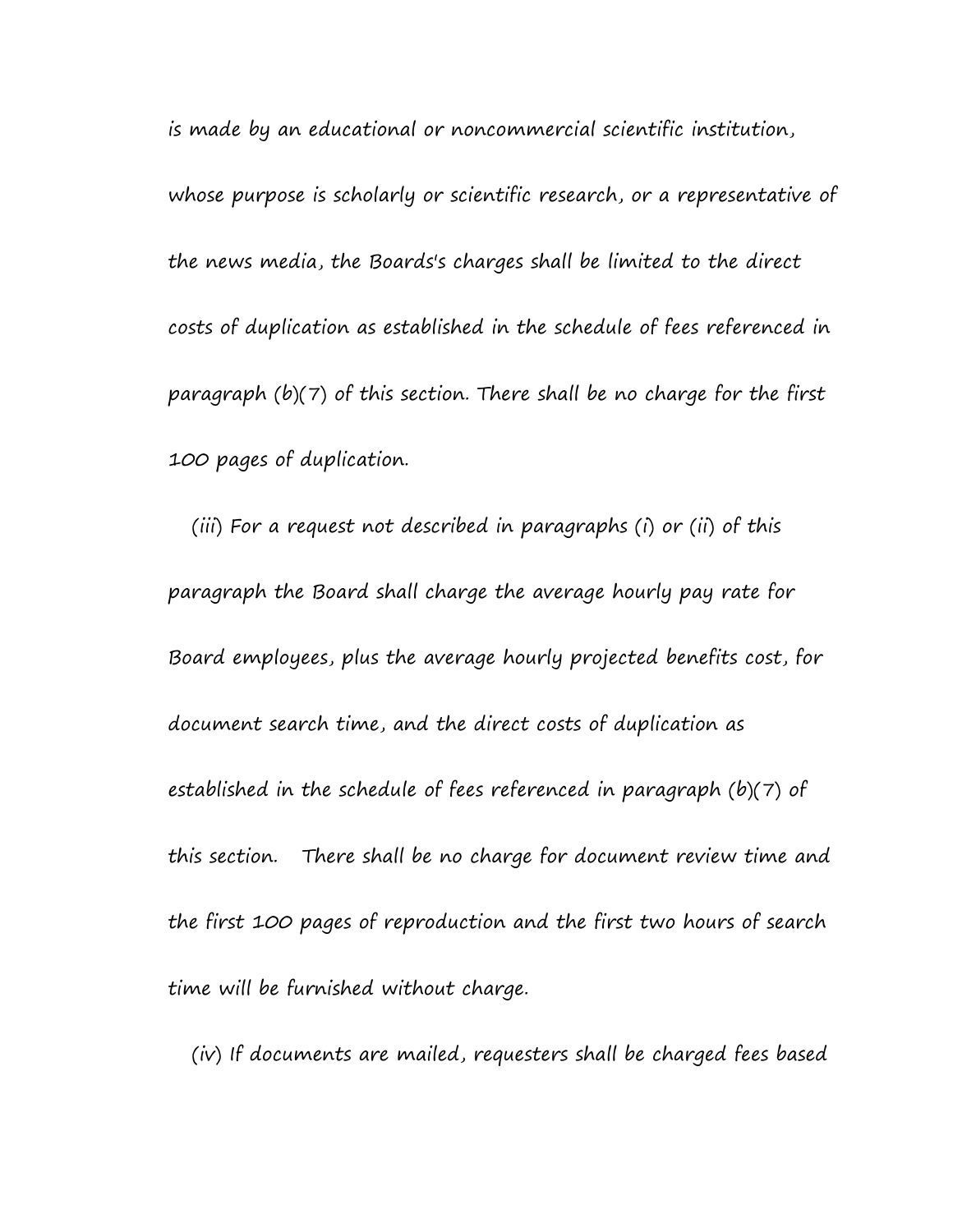on the current postage or express delivery service rates.

 (v) The Board, or its designee, may establish minimum fees below which no charges will be collected, if it determines that the costs of routine collection and processing of the fees are likely to equal or exceed the amount of the fees. If total fees determined by the Board for a Freedom of Information Act request would be less than the appropriate threshold, the Board shall not charge the requesters. (vi) Payment of fees must be by check or money order made payable to the U.S. Treasury.

 (vii) Requesters may not file multiple requests at the same time, each seeking portions of a document or documents, solely in order to avoid payment fees. When the Board reasonably believes that a requester, or a group of requesters acting in concert, is attempting to break a request down into a series of request for the purpose of evading assessment of fees, the Board may aggregate any such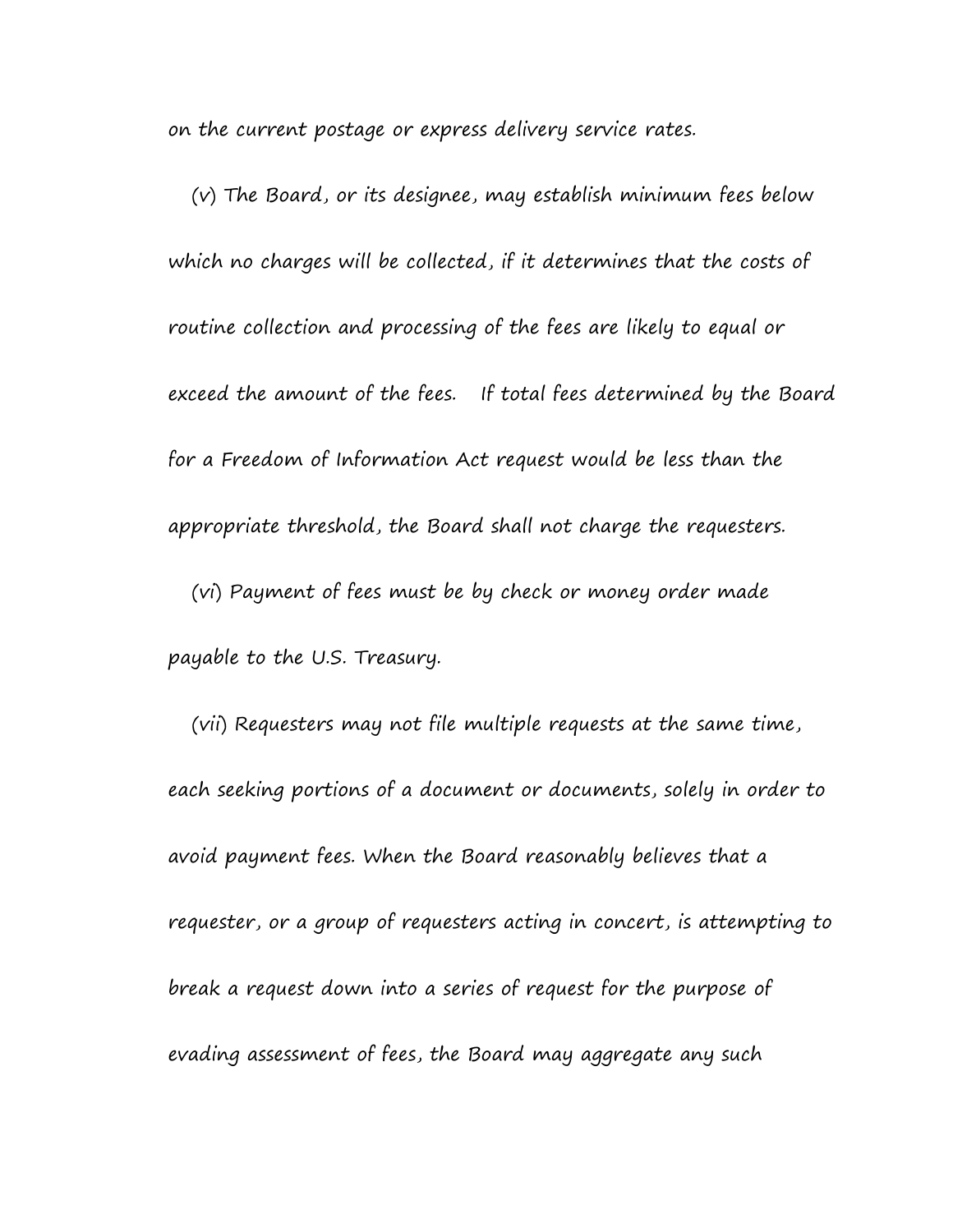requests and charge the requester accordingly. The Board shall not, however, aggregate multiple request on unrelated subjects from a requester.

 (viii) Whenever the Board estimates that duplication or search costs are likely to exceed (\$), it shall notify the requester of the estimated costs, unless the requester has indicated in advance his willingness to pay fees as high as those anticipated. Such a notice shall offer the requester an opportunity to confer with the Board personnel with the object of reformulating the request to meet the requester's needs at a lower cost.

 (3) Fees for unsuccessful search. The Board may assess charges for time spent searching, even if it fails to locate the records, or if records located are determined to be exempt from disclosure.

 (4) Advance Payments. (i) If the Board estimates or determines that allowable charges that a requester may be required to pay are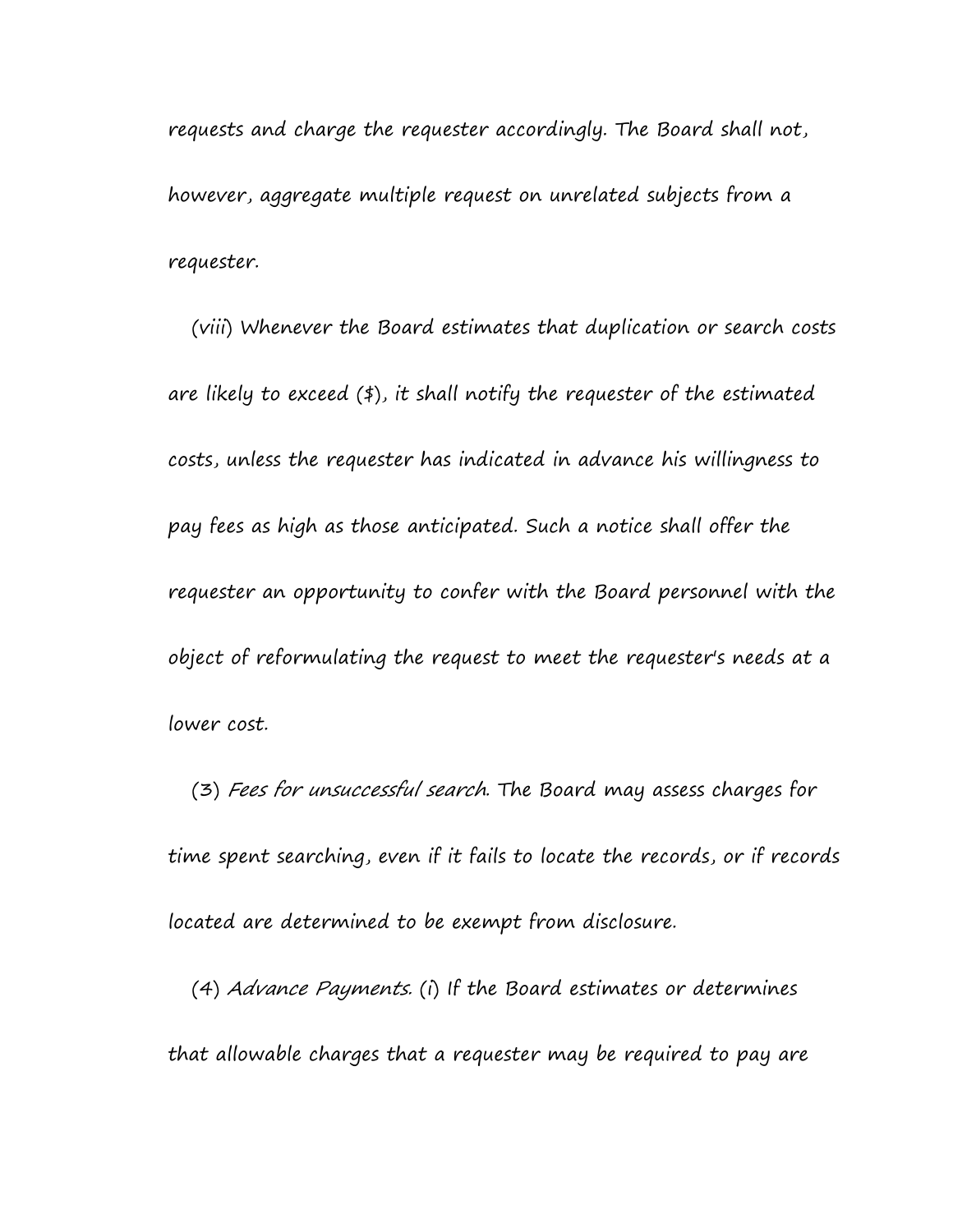likely to exceed (\$), the Board shall notify such requester of the estimated cost and either require satisfactory assurance of full payment where the requester has a history of prompt payment of fees, or require advance payment of the charges if a requester has no payment history.

 (ii) If a requester has previously failed to pay a fee charged in a timely fashion, the Board shall require the requester to pay the full amount owed plus any applicable interest, and to make an advance payment of the full amount of the estimated fee before the Board will begin to process a new request or pending request from that requester.

 (iii) When the Board requires advance payment under this paragraph, the administrative time limits prescribed in §XXXX.108(b) will begin only after the Board has received the fee payments.

(5) Debt collection. The Board shall refer unpaid FOIA invoices to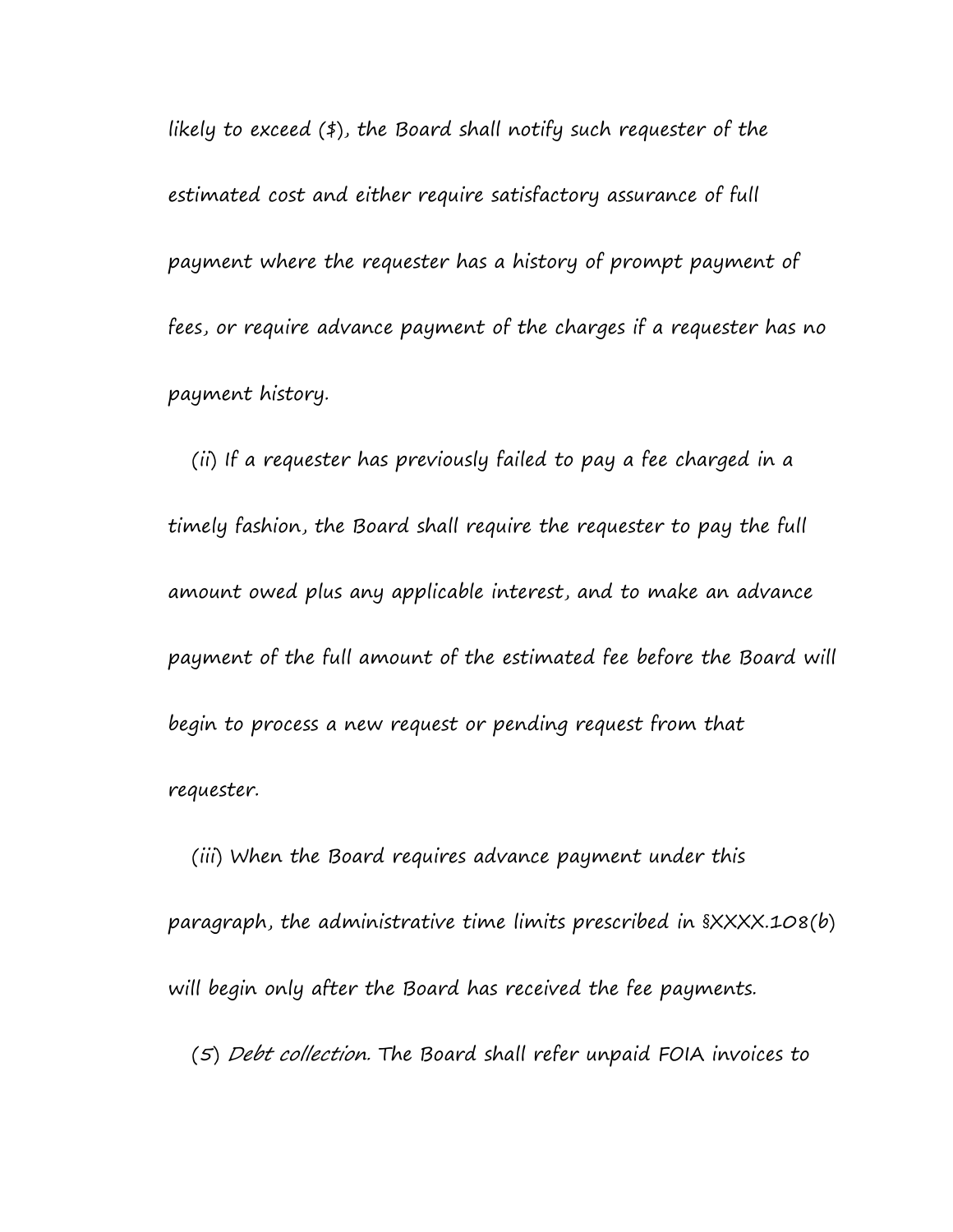the General Services Administration, or other federal agency performing financial management services for the Board, for collection.

 (6) Annual adjustment of fees. (i) Update and publication. The Board, by its designed, the (?), shall promulgate a schedule of fees and the average hourly pay rates and average hourly projected benefits cost and will update that schedule once every twelve months. The (?) shall publish the schedule for public comment in the **Federal Register**. (ii) Payment of updated fees. The fee applicable to a particular

Freedom of Information Act request will be the fee in effect on the date that the request is received.

### §XXXX.108 **Processing of FOIA requests**

 (a) Where a request complies with §XXXX.105 as to specificity and statement of willingness to pay or request for fee waiver or reduction, the Designated FOIA Officer shall acknowledge receipt of the request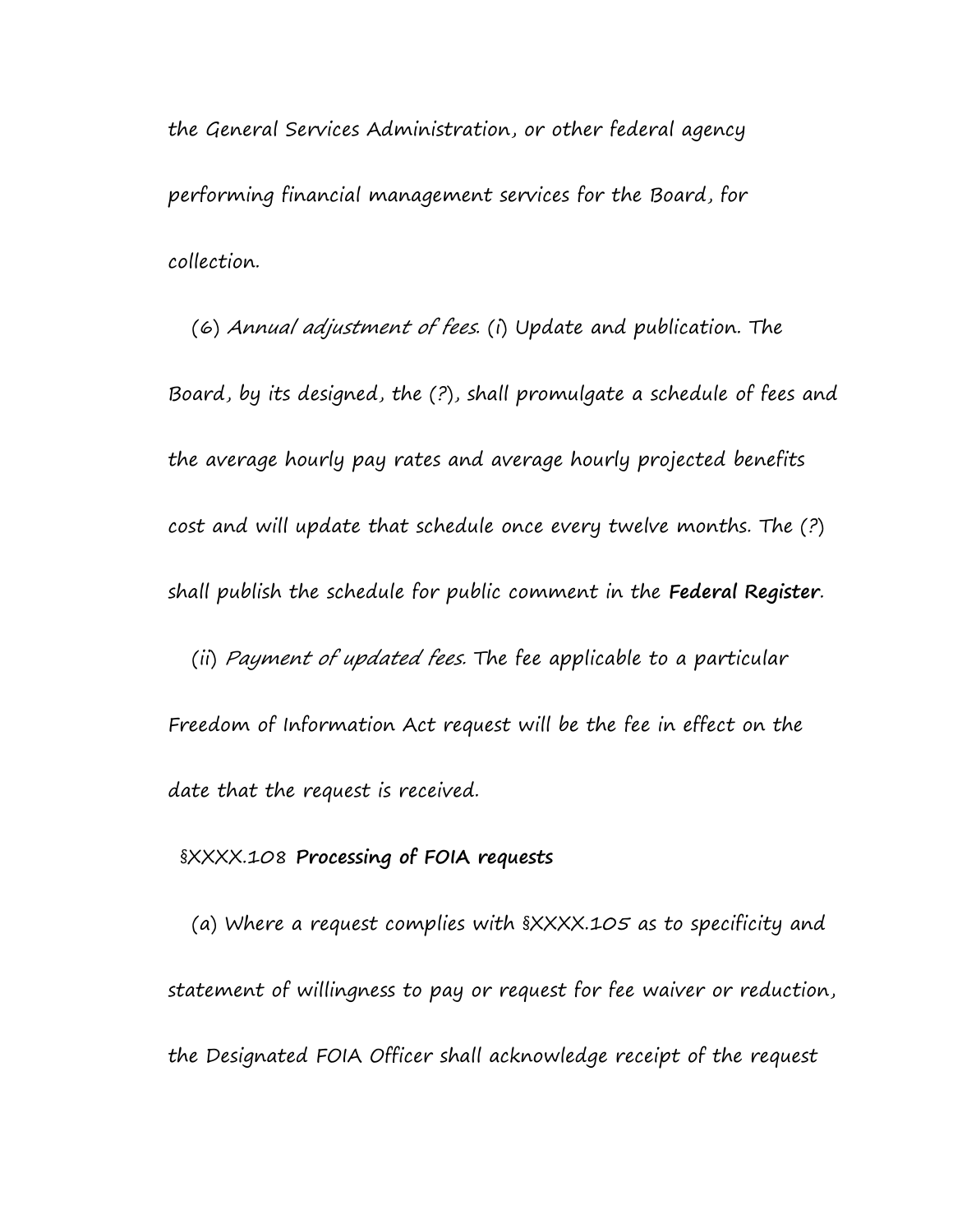and commence processing of the request. The Designated FOIA Officer

shall prepare a written response:

(1) Granting the request,

(2) Denying the request,

(3) Granting or denying it in part,

 (4) Stating that the request has been referred to another agency under §XXXX.105, or

 (5) Informing the requester that responsive records cannot be located or do not exist.

 (b) Action pursuant to this section to provide access to requested records shall be taken within ten working days of receipt of a request for Board records, as defined in §XXXX.105, except that, if unusual circumstances require an extension of time before a decision on a request can be reached and the person requesting records is promptly informed in writing by the Designated FOIA Officer of the reason for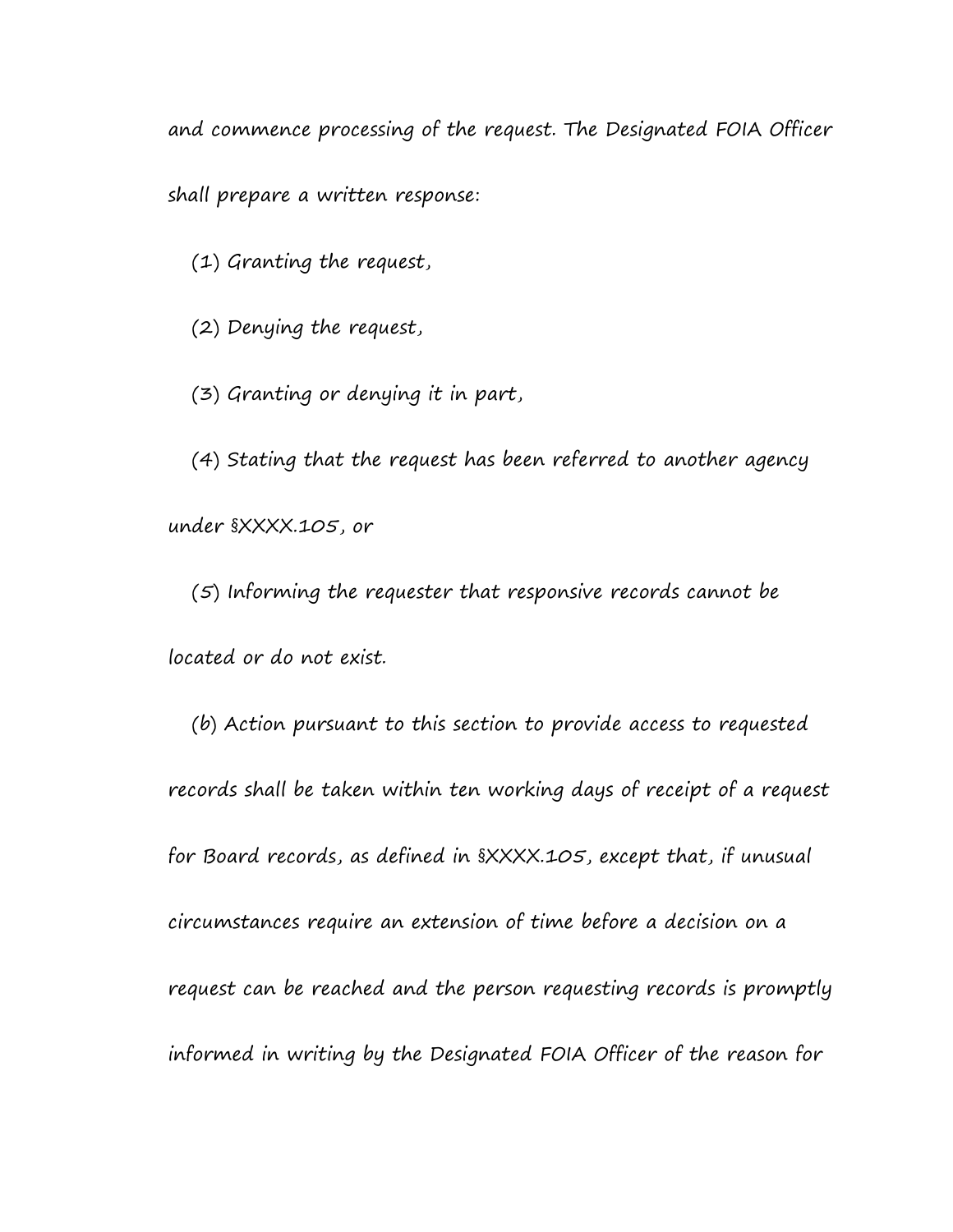such extension and the date on which a determination is expected to be made, the Designated FOIA Officer may take an extension not to exceed ten working days. In the event of a request for fee waiver or reduction, the period for action under this paragraph begins to run from the date that the Designated FOIA Officer grants the waiver or reduction request.

 (c) For purposes of this section and §XXX.109, the term "unusual circumstances" may include but is not limited to the following:

 (i) The need to search for, collect and appropriately examine a voluminous amount of separate and distinct records which may be responsive to a single request; or

 (ii) The need for consultation, which shall be conducted with all practicable speed, with another agency pursuant to §XXXX.105(d). (d) If no determination has been made at the end of the ten day period, or the last extension thereof, the requester may deem his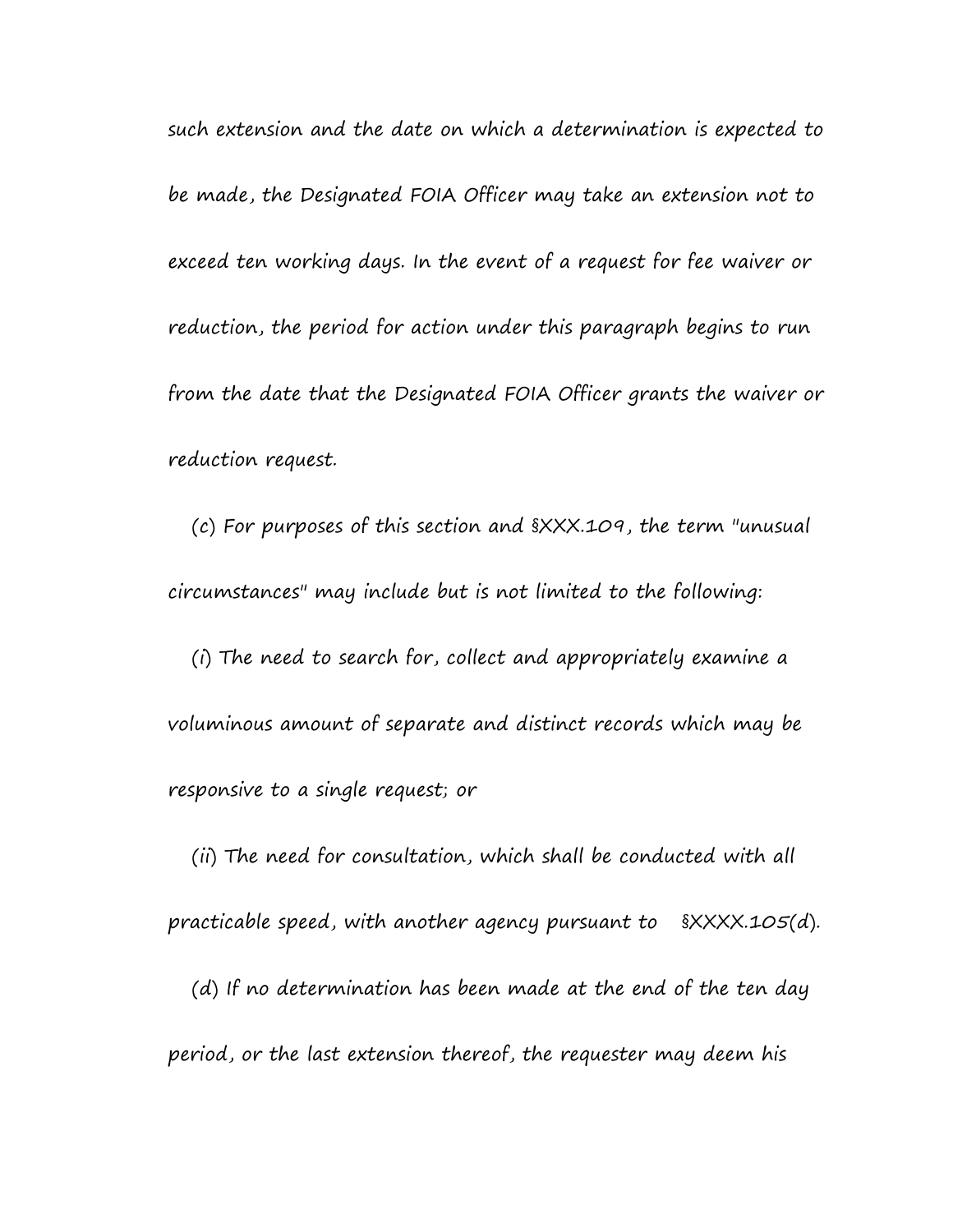administrative remedies to have been exhausted, giving rise to a right of review in a district court of the United States as specified in 5 U.S.S. 552(a)(4). When no determination can be made within the applicable time limit, the Board will nevertheless continue to process the request. If the Board is unable to provide a response within the statutory period, the Designated FOIA Officer shall inform the requester of the reason for the delay; the date on which a determination may be expected to be made; and that the requester can seek remedy through the courts, but ask the requester to forgo such action until a determination is made.

 (e) Nothing in this part shall preclude the Designated FOIA Officer and a requester from agreeing to an extension of time for the initial determination on a request. Any such agreement shall be confirmed in writing and shall clearly specify the total time agreed upon. §XXXX.109 **Procedure for appeal of denial of requests for Board**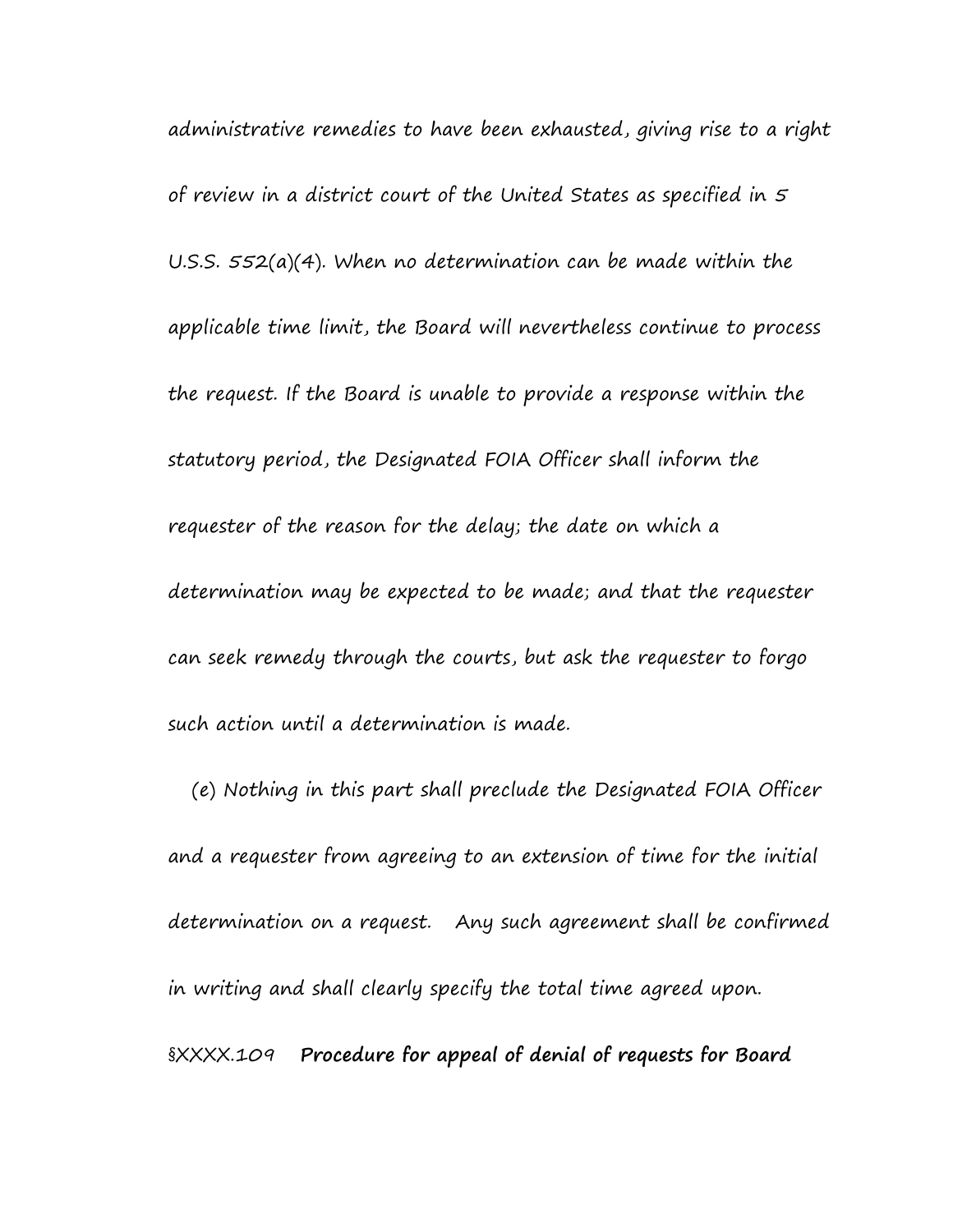**records and denial of requests for fee waver or reduction.**

 $(a)(1)$  A person whose request for access to records or request for fee waiver or reduction is denied in whole or in part may appeal that determination to the General Counsel within 30 days of the determination. Appeals filed pursuant to this section must be in writing, directed to the General Counsel at the address indicated in §XXXX.105(b)(2) and clearly marked "Freedom of Information Act Appeal." Such an appeal received by the Board not addressed and marked as indicated in this paragraph will be so addressed and marked by Board personnel as soon as it is properly identified and then will be forwarded to the General Counsel. Appeals taken pursuant to this paragraph will be considered to be received upon actual receipt by the General Counsel.

 (2) The General Counsel shall make a determination with respect to any appeal within 20 working days after the receipt of such appeal.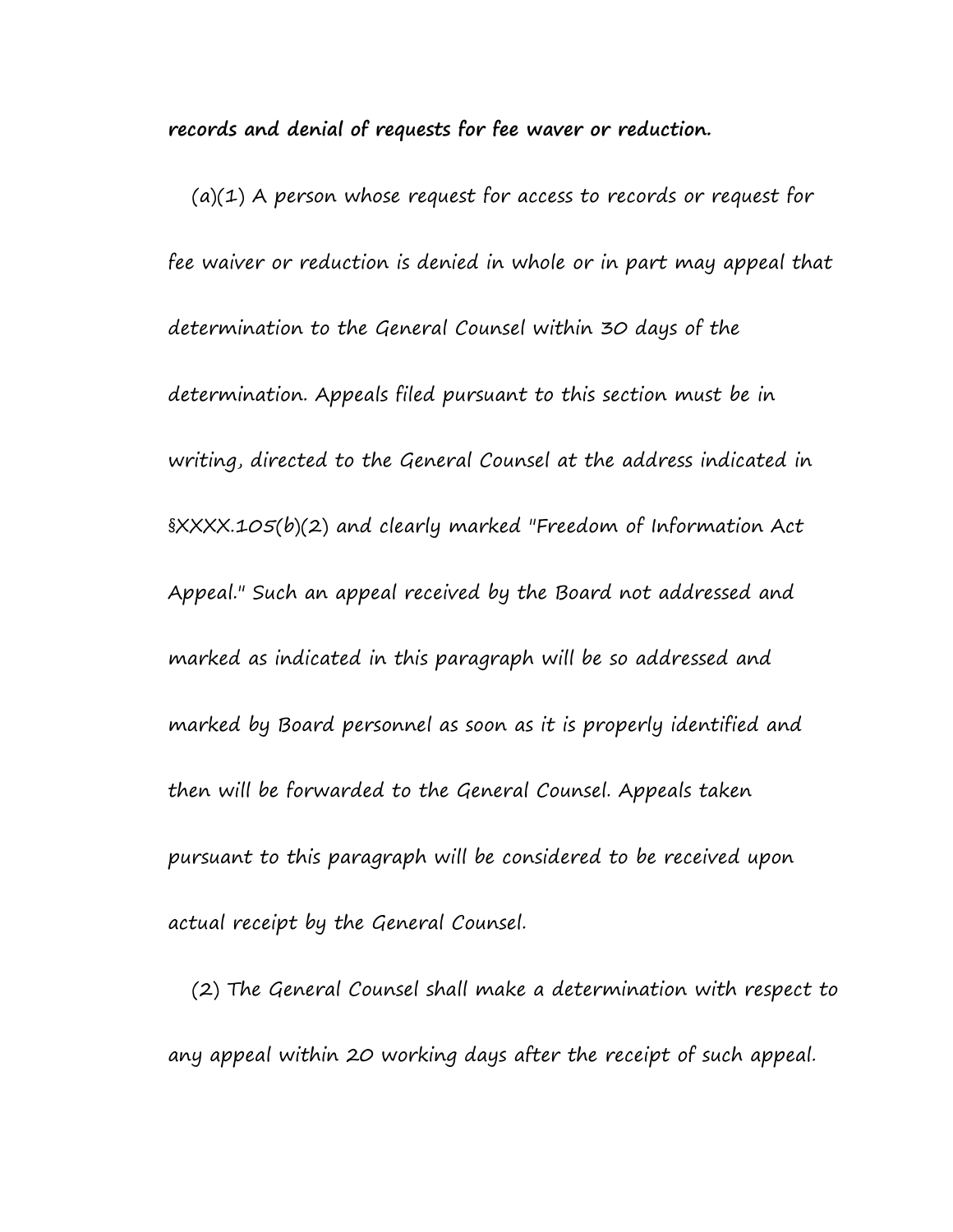If, on appeal, the denial of the request for records of fee reduction is in whole or in part upheld, the General Counsel shall notify the person making such request of the provisions for judicial review of that determination.

(b) In unusual circumstances, as defined in  $\frac{8}{2}$  $\frac{8}{2}$  $\frac{1}{0}$  $\frac{1}{0}$  the time limits prescribed for deciding an appeal pursuant to this section may be extended by up to ten working days, by the General Counsel, who will send written notice to the requester setting forth the reasons for such extension and the date on which a determination or appeal is expected to be dispatched.

## §XXXX.110 **Requests for classified records.**

 The Board may at any time be in possession of classified records received from other federal agencies. The Board shall refer requests under § XXXX.105 for such records or information to the originating agency without making an independent determination as to the